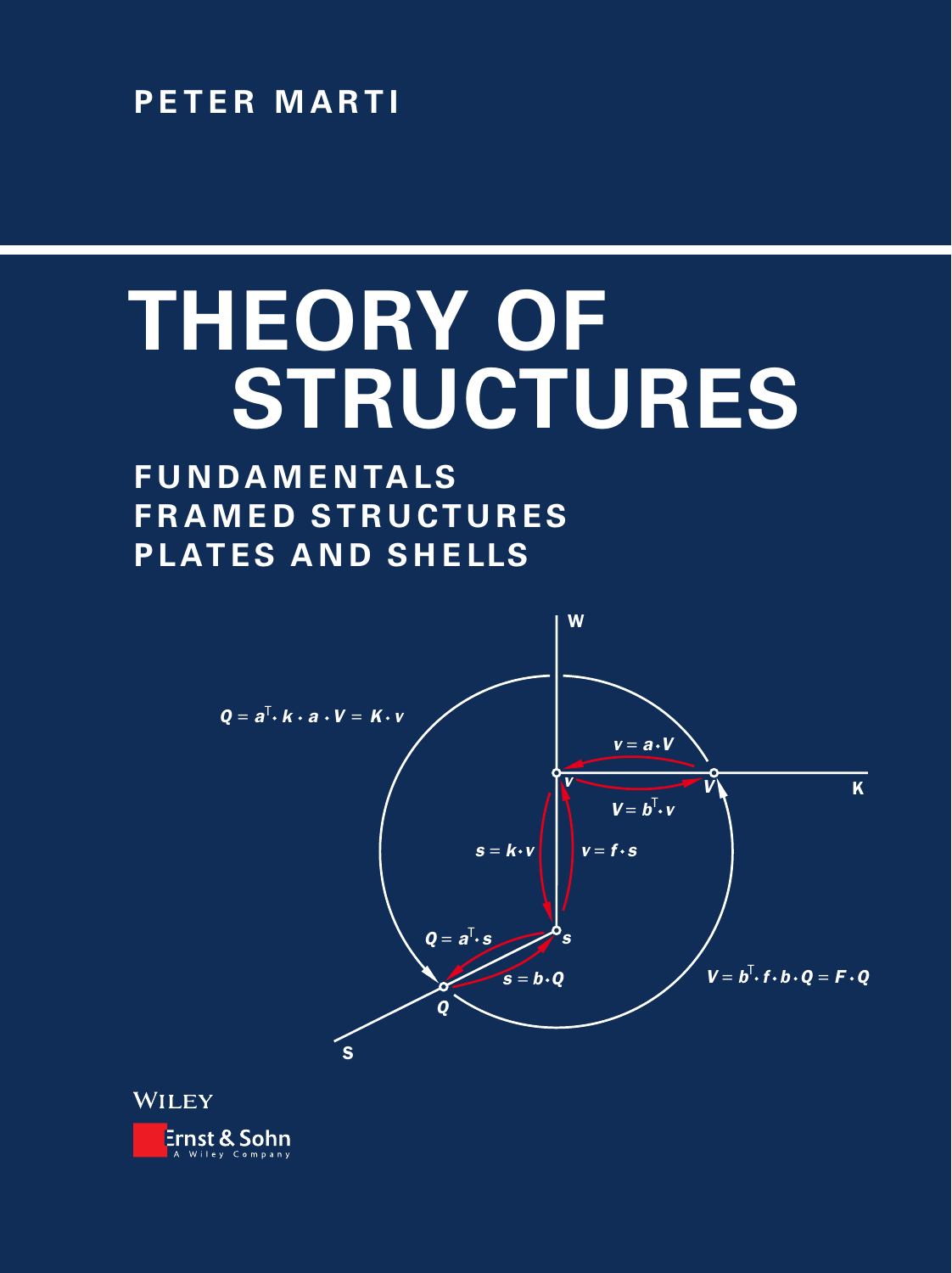# **CONTENTS**

Preface ........ V

I INTRODUCTION

| 1            | THE PURPOSE AND SCOPE OF THEORY OF<br><b>STRUCTURES</b> 1                |  |  |
|--------------|--------------------------------------------------------------------------|--|--|
| 1.1          | General  1                                                               |  |  |
| 1.2.         | The basis of theory of structures  1                                     |  |  |
| 1.3          |                                                                          |  |  |
| 1.4          | Methods of theory of structures  2<br>Statics and structural dynamics  3 |  |  |
| 1.5          | Theory of structures and structural                                      |  |  |
|              | engineering  3                                                           |  |  |
| 2            | <b>BRIEF HISTORICAL BACKGROUND  5</b>                                    |  |  |
|              | <b>II FUNDAMENTALS</b>                                                   |  |  |
| 3            | <b>DESIGN OF STRUCTURES</b> 11                                           |  |  |
| 3.1          | General  11                                                              |  |  |
| 3.2          | Conceptual design  11                                                    |  |  |
| 3.3          | Service criteria agreement and basis of                                  |  |  |
|              | design  14                                                               |  |  |
| 3.4          | Summary  26                                                              |  |  |
| 3.5          | Exercises  27                                                            |  |  |
|              |                                                                          |  |  |
| 4            | <b>STRUCTURAL ANALYSIS AND</b>                                           |  |  |
|              | DIMENSIONING  29                                                         |  |  |
| 4.1          | General  29                                                              |  |  |
| 4.2          | Actions  29                                                              |  |  |
| 4.2.1        | Actions and action effects  29                                           |  |  |
| 4.2.2        | Models of actions and representative values  30                          |  |  |
| 4.3          | Structural models  31                                                    |  |  |
| 4.4          | Limit states  31                                                         |  |  |
| 4.5          | Design situations and load cases  32                                     |  |  |
| 4.6          | Verifications  33                                                        |  |  |
| 4.6.1        | Verification concept  33                                                 |  |  |
| 4.6.2        | Design values  33                                                        |  |  |
| 4.6.3        | Verification of structural safety  34                                    |  |  |
| 4.6.4        | Verification of serviceability  35                                       |  |  |
| 4.7          | Commentary  35                                                           |  |  |
| 4.8          | Recommendations for the structural                                       |  |  |
|              | calculations  36                                                         |  |  |
| 4.9          | Recommendations for the technical report  38                             |  |  |
| 4.10<br>4.11 | Summary  40<br>Exercises  41                                             |  |  |

| 5     | <b>STATIC RELATIONSHIPS  43</b>             |  |  |
|-------|---------------------------------------------|--|--|
| 5.1   | Force systems and equilibrium  43           |  |  |
| 5.1.1 | Terminology  43                             |  |  |
| 5.1.2 | Force systems  44                           |  |  |
| 5.1.3 | Equilibrium  45                             |  |  |
| 5.1.4 | Overall stability  45                       |  |  |
| 5.1.5 | Supports  47                                |  |  |
| 5.1.6 | Hinges  50                                  |  |  |
| 5.1.7 | Stress resultants  51                       |  |  |
| 5.2   | Stresses  53                                |  |  |
| 5.2.1 | Terminology  53                             |  |  |
| 5.2.2 | Uniaxial stress state  53                   |  |  |
| 5.2.3 | Coplanar stress states  54                  |  |  |
| 5.2.4 | Three-dimensional stress states  57         |  |  |
| 5.3   | Differential structural elements  61        |  |  |
| 5.3.1 | Straight bars  61                           |  |  |
| 5.3.2 | Bars in single curvature  62                |  |  |
| 5.4   | Summary  68                                 |  |  |
| 5.5   | Exercises  69                               |  |  |
| 6     | <b>KINEMATIC RELATIONSHIPS  71</b>          |  |  |
| 6.1   | Terminology  71                             |  |  |
| 6.2   | Coplanar deformation  72                    |  |  |
| 6.3   | Three-dimensional deformation state  74     |  |  |
| 6.4   | Summary  76                                 |  |  |
| 6.5   | Exercises  77                               |  |  |
| 7     | <b>CONSTITUTIVE RELATIONSHIPS</b> 79        |  |  |
| 7.1   | Terminology  79                             |  |  |
|       | 7.2<br>Linear elastic behaviour  81         |  |  |
| 7.3   | Perfectly plastic behaviour  83             |  |  |
| 7.3.1 | Uniaxial stress state  83                   |  |  |
| 7.3.2 | Three-dimensional stress states  84         |  |  |
| 7.3.3 | Yield conditions  85                        |  |  |
| 7.4   | Time-dependent behaviour  90                |  |  |
| 7.4.1 | Shrinkage  90                               |  |  |
| 7.4.2 | Creep and relaxation  91                    |  |  |
| 7.5   | Thermal deformations  94                    |  |  |
| 7.6   | Fatigue  94                                 |  |  |
| 7.6.1 | General  94                                 |  |  |
| 7.6.2 | <i>S-N</i> curves  95                       |  |  |
| 7.6.3 | Damage accumulation under fatigue loads  96 |  |  |

- 7.7 Summary ........ 98<br>7.8 Exercises ........ 99
- Exercises ........ 99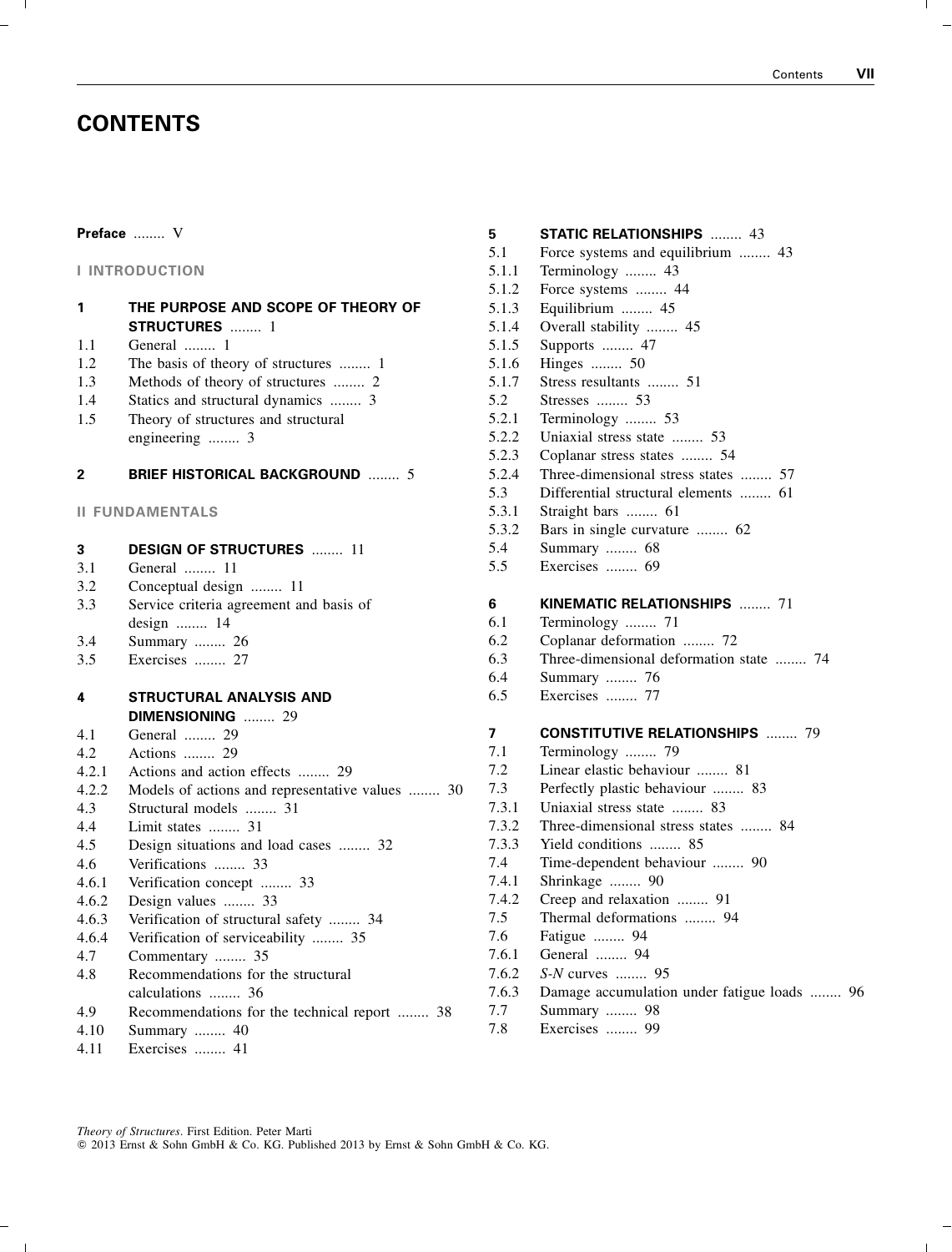| 8     | <b>ENERGY METHODS  101</b>                   |  |  |  |
|-------|----------------------------------------------|--|--|--|
| 8.1   | Introductory example  101                    |  |  |  |
| 8.1.1 | Statically determinate system  101           |  |  |  |
| 8.1.2 | Statically indeterminate system  103         |  |  |  |
| 8.1.3 | Work equation  104                           |  |  |  |
| 8.1.4 | Commentary  105                              |  |  |  |
| 8.2   | Variables and operators  105                 |  |  |  |
| 8.2.1 | Introduction  105                            |  |  |  |
| 8.2.2 | Plane framed structures  107                 |  |  |  |
| 8.2.3 | Spatial framed structures  109               |  |  |  |
| 8.2.4 | Coplanar stress states  110                  |  |  |  |
| 8.2.5 | Coplanar strain state  111                   |  |  |  |
| 8.2.6 | Slabs  111                                   |  |  |  |
| 8.2.7 | Three-dimensional continua  113              |  |  |  |
| 8.2.8 | Commentary  114                              |  |  |  |
| 8.3   | The principle of virtual work  115           |  |  |  |
| 8.3.1 | Virtual force and deformation variables  115 |  |  |  |
| 8.3.2 | The principle of virtual deformations  115   |  |  |  |
| 8.3.3 | The principle of virtual forces  115         |  |  |  |
| 8.3.4 | Commentary  116                              |  |  |  |
| 8.4   | Elastic systems  118                         |  |  |  |
| 8.4.1 | Hyperelastic materials  118                  |  |  |  |
| 8.4.2 | Conservative systems  119                    |  |  |  |
| 8.4.3 | Linear elastic systems  125                  |  |  |  |
| 8.5   | Approximation methods  128                   |  |  |  |
| 8.5.1 | Introduction  128                            |  |  |  |
| 8.5.2 | The RITZ method  129                         |  |  |  |
| 8.5.3 | The GALERKIN method  132                     |  |  |  |
| 8.6   | Summary  134                                 |  |  |  |
|       |                                              |  |  |  |

8.7 Exercises ........ 135

III LINEAR ANALYSIS OF FRAMED STRUCTURES

#### 9 STRUCTURAL ELEMENTS AND

- TOPOLOGY ........ 137
- 9.1 General ........ 137
- 9.2 Modelling of structures ........ 137
- 9.3 Discretised structural models ........ 140
- 9.3.1 Description of the static system ........ 140
- 9.3.2 Joint equilibrium ........ 141
- 9.3.3 Static determinacy ........ 142
- 9.3.4 Kinematic derivation of the equilibrium matrix ........ 144
- 9.4 Summary ........ 147
- 9.5 Exercises ........ 147

#### 10 DETERMINING THE FORCES ........ 149

- 10.1 General ........ 149
- 10.2 Investigating selected free bodies ........ 150
- 10.3 Joint equilibrium ........ 154
- 10.4 The kinematic method ........ 156
- 10.5 Summary ........ 158
- 10.6 Exercises ........ 158

## 11 STRESS RESULTANTS AND

- STATE DIAGRAMS ........ 159
- 11.1 General ........ 159
- 11.2 Hinged frameworks ........ 160
- 11.2.1 Hinged girders ........ 161
- 11.2.2 Hinged arches and frames ........ 163
- 11.2.3 Stiffened beams with intermediate hinges ........ 165
- 11.3 Trusses ........ 166
- 11.3.1 Prerequisites and structural topology ........ 166
- 11.3.2 Methods of calculation ........ 169
- 11.3.3 Joint equilibrium ........ 169
- 11.3.4 CREMONA diagram ........ 171
- 11.3.5 RITTER method of sections ........ 172
- 11.3.6 The kinematic method ........ 173
- 11.4 Summary ........ 174
- 11.5 Exercises ........ 175

#### 12 **INFLUENCE LINES** ........ 177

- 12.1 General ........ 177
- 12.2 Determining influence lines by means of equilibrium conditions ........ 178
- 12.3 Kinematic determination of influence lines ........ 179
- 12.4 Summary ........ 183
- 12.5 Exercises ........ 183

#### 13 **ELEMENTARY DEFORMATIONS** ........ 185

- 13.1 General ........ 185
- 13.2 Bending and normal force ........ 185
- 13.2.1 Stresses and strains ........ 185
- 13.2.2 Principal axes ........ 187
- 13.2.3 Stress calculation ........ 189
- 13.2.4 Composite cross-sections ........ 190
- 13.2.5 Thermal deformations ........ 192
- 13.2.6 Planar bending of curved bars ........ 193
- 13.2.7 Practical advice ........ 194
- 13.3 Shear forces ........ 194
- 13.3.1 Approximation for prismatic bars subjected to pure bending ........ 194
- 13.3.2 Approximate coplanar stress state ........ 196
- 13.3.3 Thin-wall cross-sections ........ 197
- 13.3.4 Shear centre ........ 199
- 13.4 Torsion ........ 200
- 13.4.1 Circular cross-sections ........ 200
- 13.4.2 General cross-sections ........ 201
- 13.4.3 Thin-wall hollow cross-sections ........ 204
- 13.4.4 Warping torsion ........ 207
- 13.5 Summary ........ 216
- 13.6 Exercises ........ 218
- 14 SINGLE DEFORMATIONS ........ 221
- 14.1 General ........ 221
- 14.2 The work theorem ........ 222
- 14.2.1 Introductory example ........ 222
- 14.2.2 General formulation ........ 223
- 14.2.3 Calculating the passive work integrals ........ 223
- 14.2.4 Systematic procedure ........ 226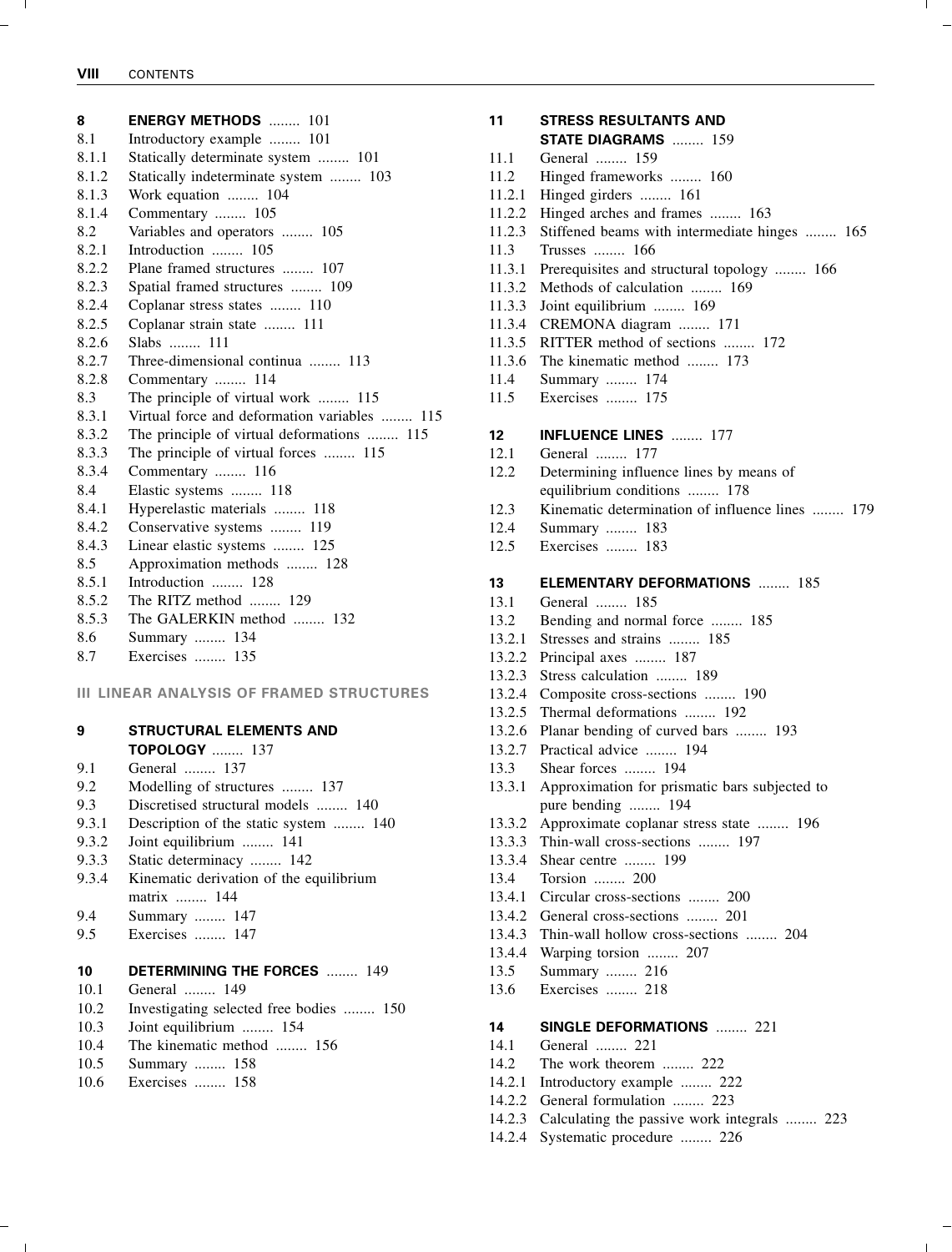- 14.3 Applications ........ 226
- 14.4 MAXWELL's theorem ........ 230
- 14.5 Summary ........ 231
- 14.6 Exercises ........ 231

#### 15 DEFORMATION DIAGRAMS ........ 233

- 15.1 General ........ 233
- 15.2 Differential equations for straight bar elements ........ 233
- 15.2.1 In-plane loading ........ 233
- 15.2.2 General loading ........ 235
- 15.2.3 The effect of shear forces ........ 235
- 15.2.4 Creep, shrinkage and thermal deformations ........ 235
- 15.2.5 Curved bar axes ........ 235
- 15.3 Integration methods ........ 236
- 15.3.1 Analytical integration ........ 236
- 15.3.2 MOHR 's analogy ........ 238
- 15.5 Exercises ........ 243

#### 16 THE FORCE METHOD ........ 245

- 16.1 General ........ 245
- 16.2 Structural behaviour of statically indeterminate systems ........ 245
- 16.2.1 Overview ........ 245
- 16.2.2 Statically determinate system ........ 246
- 16.2.3 System with one degree of static indeterminacy ........ 247
- 16.2.4 System with two degrees of static indeterminacy ........ 249
- 16.2.5 In-depth analysis of system with one degree of static indeterminacy ........ 250
- 16.2.6 In-depth analysis of system with two degrees of static indeterminacy ........ 253
- 16.3 Classic presentation of the force method ........ 254
- 16.3.1 General procedure ........ 254
- 16.3.2 Commentary ........ 255
- 16.3.3 Deformations ........ 257
- 16.3.4 Influence lines ........ 259
- 16.4 Applications ........ 262
- 16.5 Summary ........ 272
- 16.6 Exercises ........ 274

#### 17 THE DISPLACEMENT METHOD ........ 277

- 17.1 Independent bar end variables ........ 277
- 17.1.1 General ........ 277
- 17.1.2 Member stiffness relationship ........ 277
- 17.1.3 Actions on bars ........ 278
- 17.1.4 Algorithm for the displacement method ........ 280
- 17.2 Complete bar end variables ........ 281
- 17.2.1 General ........ 281
- 17.2.2 Member stiffness relationship ........ 282
- 17.2.3 Actions on bars ........ 283
- 17.2.4 Support force variables ........ 283
- 17.3 The direct stiffness method ........ 284
- 17.3.1 Incidence transformation ........ 284
- 17.3.2 Rotational transformation ........ 285 17.3.3 Algorithm for the direct stiffness method ........ 286 17.4 The slope-deflection method ........ 290 17.4.1 General ........ 290 17.4.2 Basic states and member end moments ........ 292 17.4.3 Equilibrium conditions ........ 293 17.4.4 Applications ........ 294 17.4.5 Restraints ........ 298 17.4.6 Influence lines ........ 303 17.4.7 CROSS method of moment distribution ........ 305 17.5 Summary ........ 309 17.6 Exercises ........ 310 18 CONTINUOUS MODELS ........ 311 18.1 General ........ 311 18.2 Bar extension ........ 311 18.2.1 Practical examples ........ 311 18.2.2 Analytical model ........ 312 18.2.3 Residual stresses ........ 314 18.2.4 Restraints ........ 315 18.2.5 Bond ........ 316 18.2.6 Summary ........ 320 18.3 Beams in shear ........ 321 18.3.1 Practical examples ........ 321 18.3.2 Analytical model ........ 321 18.3.3 Multi-storey frame ........ 321 18.3.4 VIERENDEEL girder ........ 323 18.3.5 Sandwich panels ........ 324 18.3.6 Summary ........ 326 18.4 Beams in bending ........ 326 18.4.1 General ........ 326 18.4.2 Analytical model ........ 327 18.4.3 Restraints ........ 327 18.4.4 Elastic foundation ........ 329 18.4.5 Summary ........ 332 18.5 Combined shear and bending response ........ 333 18.5.1 General ........ 333 18.5.2 Shear wall - frame systems ........ 334 18.5.3 Shear wall connection ........ 338 18.5.4 Dowelled beams ........ 342 18.5.5 Summary ........ 344 18.6 Arches ........ 345 18.6.1 General ........ 345 18.6.2 Analytical model ........ 345 18.6.3 Applications ........ 346 18.6.4 Summary ........ 350 18.7 Annular structures ........ 350 18.7.1 General ........ 350 18.7.2 Analytical model ........ 351 18.7.3 Applications ........ 352 18.7.4 Edge disturbances in cylindrical shells ........ 353 18.7.5 Summary ........ 354 18.8 Cables ........ 354 18.8.1 General ........ 354 18.8.2 Analytical model ........ 355
- 18.8.3 Inextensible cables ........ 357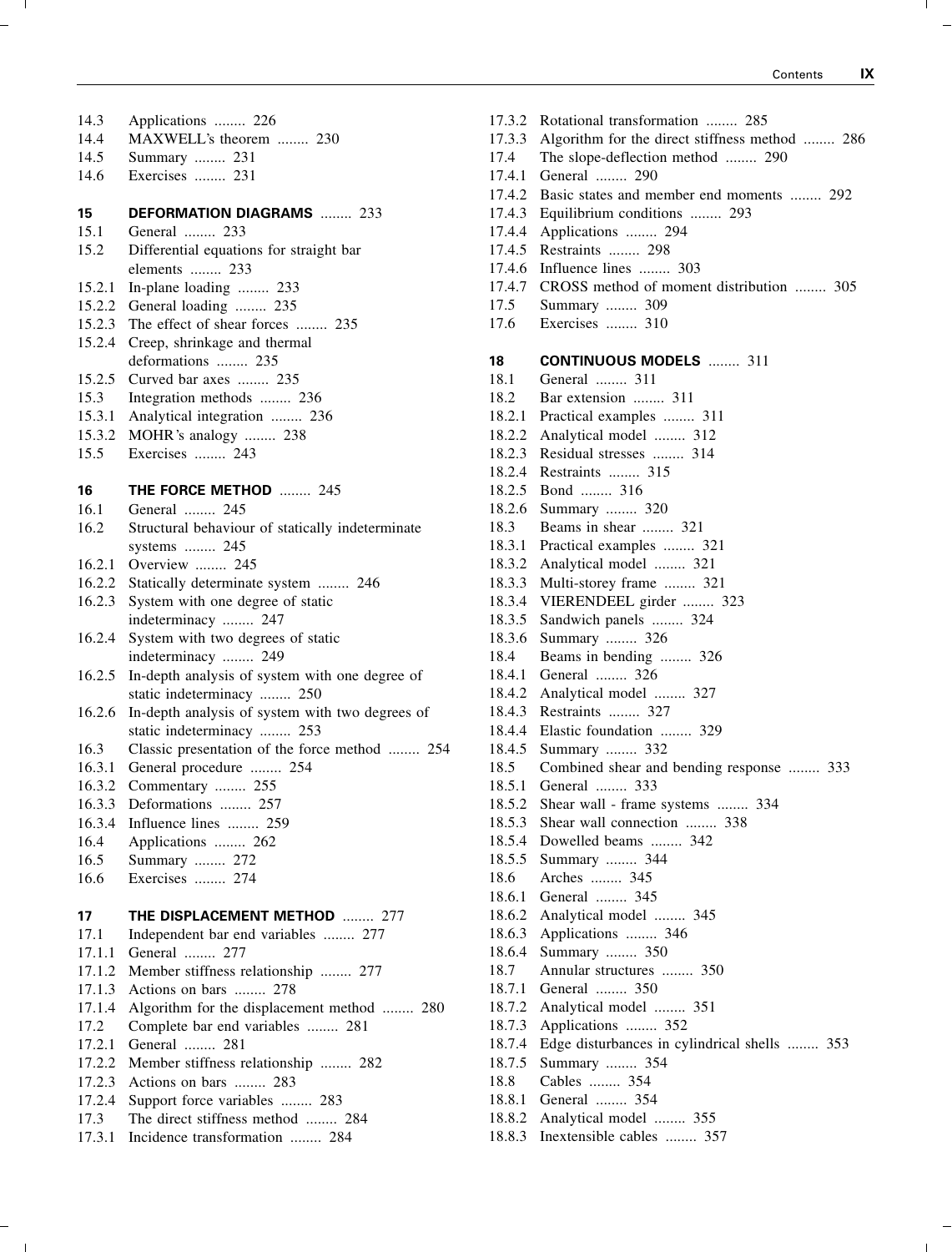| Extensible cables  358                                    |  |  |  |
|-----------------------------------------------------------|--|--|--|
| 18.8.5<br>Axial stiffness of laterally loaded cables  360 |  |  |  |
| Summary  360                                              |  |  |  |
| Combined cable-type and bending response  361             |  |  |  |
| Analytical model  361                                     |  |  |  |
| Bending-resistant ties  362                               |  |  |  |
| Suspended roofs and stress ribbons  363                   |  |  |  |
| Suspension bridges  368                                   |  |  |  |
| 18.9.5<br>Summary  368                                    |  |  |  |
| Exercises  369<br>18.10                                   |  |  |  |
|                                                           |  |  |  |
| <b>DISCRETISED MODELS</b> 371                             |  |  |  |
| General  371                                              |  |  |  |
| The force method  372                                     |  |  |  |
| Complete and global bar end forces  372<br>19.2.1         |  |  |  |
| 19.2.2<br>Member flexibility relation  372                |  |  |  |
| Actions on bars  374<br>19.2.3                            |  |  |  |
| 19.2.4<br>Algorithm for the force method  374             |  |  |  |
| 19.2.5<br>Comparison with the classic force method  376   |  |  |  |
| Practical application  376                                |  |  |  |
| Reduced degrees of freedom  376<br>19.2.7                 |  |  |  |
| Supplementary remarks  379                                |  |  |  |
| Introduction to the finite element method  381            |  |  |  |
| Basic concepts  381                                       |  |  |  |
| Element matrices  381<br>19.3.2                           |  |  |  |
|                                                           |  |  |  |
| Bar element rigid in shear  381                           |  |  |  |
| Shape functions  385                                      |  |  |  |
| Commentary  386                                           |  |  |  |
| Summary  386<br>Exercises  387                            |  |  |  |
|                                                           |  |  |  |

#### IV NON-LINEAR ANALYSIS OF FRAMED **STRUCTURES**

#### 20 ELASTIC-PLASTIC SYSTEMS ........ 389

- 20.1 General ........ 389
- 20.2 Truss with one degree of static indeterminacy ........ 389
- 20.2.1 Single-parameter loading ........ 389
- 20.2.2 Dual-parameter loading and generalisation ........ 395
- 20.3 Beams in bending ........ 398
- 20.3.1 Moment-curvature diagrams ........ 398
- 20.3.2 Simply supported beams ........ 399
- 20.3.3 Continuous beams ........ 403
- 20.3.4 Frames ........ 404
- 20.3.5 Commentary ........ 405
- 20.4 Summary ........ 406
- 20.5 Exercises ........ 407
- 21 LIMIT ANALYSIS ........ 409
- 21.1 General ........ 409
- 21.2 Upper- and lower-bound theorems ........ 410
- 21.2.1 Basic concepts ........ 410
- 21.2.2 Lower-bound theorem ........ 410
- 21.2.3 Upper-bound theorem ........ 411
- 21.2.4 Compatibility theorem ........ 411
- 21.2.5 Consequences of the upper- and lower-bound theorems ........ 411 21.3 Static and kinematic methods ........ 412 21.3.1 General ........ 412 21.3.2 Simply supported beams ........ 413 21.3.3 Continuous beams ........ 415 21.3.4 Plane frames ........ 416 21.3.5 Plane frames subjected to transverse loads ........ 421 21.4 Plastic strength of materials ........ 426 21.4.1 General ........ 426 21.4.2 Skew bending ........ 426 21.4.3 Bending and normal force ........ 428 21.4.4 Bending and torsion ........ 432 21.4.5 Bending and shear force ........ 434 21.5 Shakedown and limit loads ........ 435 21.6 Dimensioning for minimum weight ........ 437 21.6.1 General ........ 437 21.6.2 Linear objective function ........ 438 21.6.3 FOULKES mechanisms ........ 438 21.6.4 Commentary ........ 440 21.7 Numerical methods ........ 441 21.7.1 The force method ........ 441 21.7.2 Limit load program ........ 442 21.7.3 Optimum design ........ 444 21.8 Summary ........ 446 21.9 Exercises ........ 447 **22 STABILITY** ........ 449 22.1 General ........ 449 22.2 Elastic buckling ........ 449 22.2.1 Column deflection curve ........ 449 22.2.2 Bifurcation problems ........ 453 22.2.3 Approximation methods ........ 454 22.2.4 Further considerations ........ 460
- 22.2.5 Slope-deflection method ........ 465
- 22.2.6 Stiffness matrices ........ 469
- 22.3 Elastic-plastic buckling ........ 471
- 22.3.1 Concentrically loaded columns ........ 471
- 22.3.2 Eccentrically loaded columns ........ 474
- 22.3.3 Limit loads of frames according to second-order theory ........ 477
- 22.4 Flexural-torsional buckling and lateral buckling ........ 480
- 22.4.1 Basic concepts ........ 480
- 22.4.2 Concentric loading ........ 482
- 22.4.3 Eccentric loading in the strong plane ........ 483
- 22.4.4 General loading ........ 485
- 22.5 Summary ........ 488
- 22.6 Exercises ........ 489

#### V PLATES AND SHELLS

- 23 PLATES ........ 491
- 23.1 General ........ 491
- 23.2 Elastic plates ........ 491
- 23.2.1 Stress function ........ 491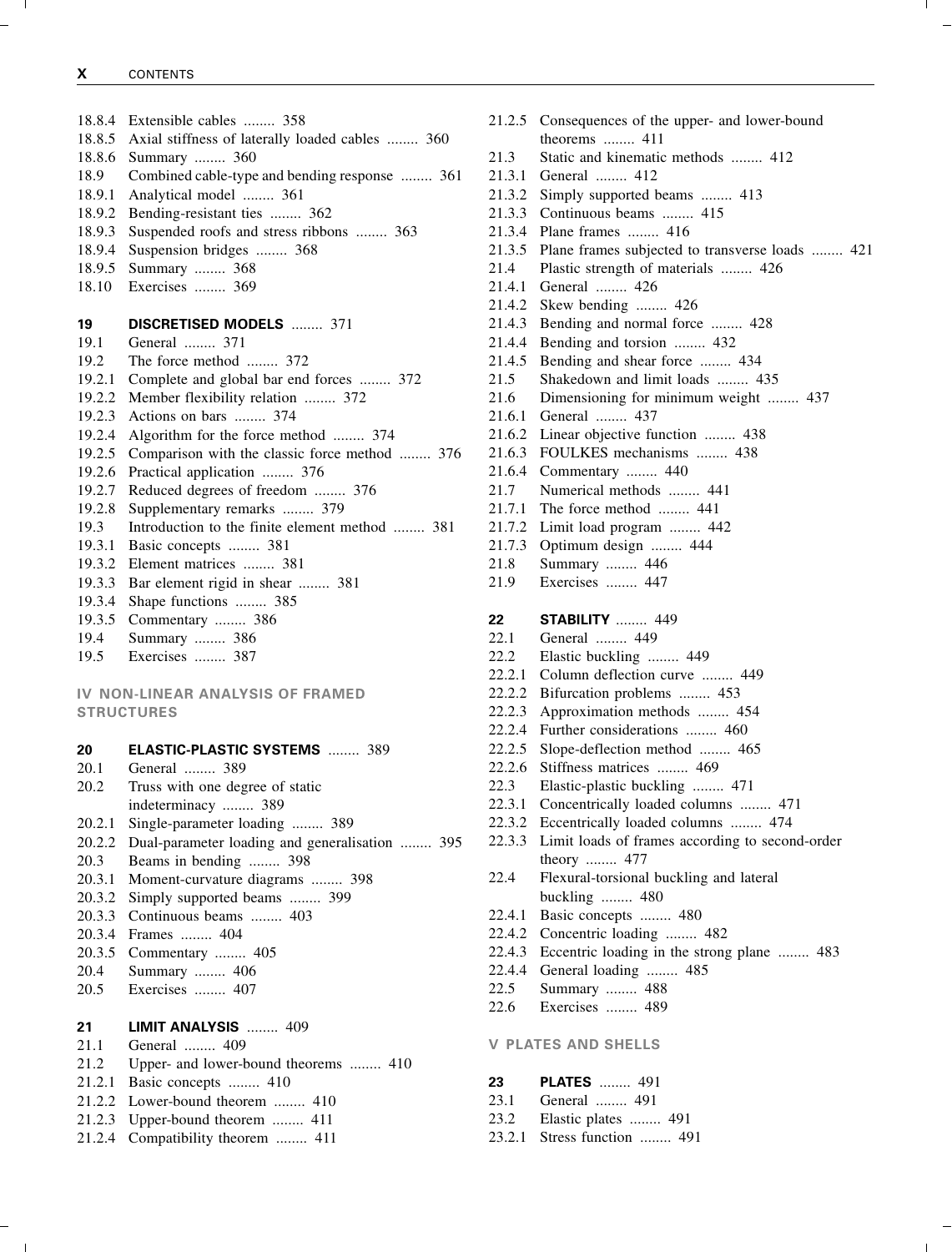|        | 23.2.2 Polar coordinates  493                   |  |  |  |  |
|--------|-------------------------------------------------|--|--|--|--|
|        | 23.2.3 Approximating functions for displacement |  |  |  |  |
|        | components  496                                 |  |  |  |  |
| 23.3   | Reinforced concrete plate elements  496         |  |  |  |  |
| 23.3.1 | Orthogonal reinforcement  496                   |  |  |  |  |
| 23.3.2 | General reinforcement  500                      |  |  |  |  |
| 23.4   | Static method  501                              |  |  |  |  |
|        | 23.4.1 General  501                             |  |  |  |  |
| 23.4.2 | Truss models  501                               |  |  |  |  |
|        | 23.4.3 Discontinuous stress fields  505         |  |  |  |  |
| 23.4.4 | Stringer-panel model  511                       |  |  |  |  |
| 23.5   | Kinematic method  512                           |  |  |  |  |
| 23.5.1 | Applications in reinforced concrete  512        |  |  |  |  |
| 23.5.2 | Applications in geotechnical engineering  517   |  |  |  |  |
| 23.6   | Summary  520                                    |  |  |  |  |
| 23.7   | Exercises  522                                  |  |  |  |  |
|        |                                                 |  |  |  |  |
| 24     | <b>SLABS</b> 525                                |  |  |  |  |
| 24.1   | Basic concepts  525                             |  |  |  |  |
|        | 24.1.1 General  525                             |  |  |  |  |
|        | 24.1.2 Static relationships  525                |  |  |  |  |
|        | 24.1.3 Kinematic relationships  531             |  |  |  |  |
| 24.2   | Linear elastic slabs rigid in shear with small  |  |  |  |  |
|        | deflections  533                                |  |  |  |  |
|        | 24.2.1 Fundamental relationships  533           |  |  |  |  |
|        | 24.2.2 Methods of solution  535                 |  |  |  |  |
|        | 24.2.3 Rotationally symmetric problems  536     |  |  |  |  |
|        | 24.2.4 Rectangular slabs  539                   |  |  |  |  |
|        | 24.2.5 Flat slabs  543                          |  |  |  |  |
|        | 24.2.6 Energy methods  546                      |  |  |  |  |
|        | 24.3 Yield conditions  547                      |  |  |  |  |
|        | 24.3.1 VON MISES and TRESCA yield               |  |  |  |  |
|        | conditions  547                                 |  |  |  |  |
|        | 24.3.2 Reinforced concrete slabs  550           |  |  |  |  |
| 24.4   | Static method  557                              |  |  |  |  |
| 24.4.1 | Rotationally symmetric problems  557            |  |  |  |  |
| 24.4.2 | Moment fields for rectangular slabs  560        |  |  |  |  |
| 24.4.3 | Strip method  563                               |  |  |  |  |
| 24.5   | Kinematic method  567                           |  |  |  |  |
| 24.5.1 | Introductory example  567                       |  |  |  |  |
| 24.5.2 | Calculating the dissipation work  568           |  |  |  |  |
| 24.5.3 | Applications  569                               |  |  |  |  |
| 24.6   | The influence of shear forces  572              |  |  |  |  |
| 24.6.1 | Elastic slabs  572                              |  |  |  |  |
| 24.6.2 | Rotationally symmetric VON MISES slabs  574     |  |  |  |  |
| 24.6.3 | Reinforced concrete slabs  575                  |  |  |  |  |
| 24.7   | Membrane action  575                            |  |  |  |  |
| 24.7.1 | Elastic slabs  575                              |  |  |  |  |
| 24.7.2 | Perfectly plastic slab strip  577               |  |  |  |  |
| 24.7.3 | Reinforced concrete slabs  578                  |  |  |  |  |
| 24.8   | Summary  581                                    |  |  |  |  |
| 24.9   | Exercises  583                                  |  |  |  |  |
|        |                                                 |  |  |  |  |

# 25 FOLDED PLATES ........ 587

- 25.1 General ........ 587
- 25.2 Prismatic folded plates ........ 588
- 25.2.1 Sawtooth roofs ........ 588
- 25.2.2 Barrel vaults ........ 589
- 25.2.3 Commentary ........ 593
- 25.3 Non-prismatic folded plates ........ 594
- 25.4 Summary ........ 594
- 25.5 Exercises ........ 594
- 26 SHELLS ........ 595
- 26.1 General ........ 595
- 26.2 Membrane theory for surfaces of revolution ........ 596
- 26.2.1 Symmetrical loading ........ 596
- 26.2.2 Asymmetric loading ........ 600
- 26.3 Membrane theory for cylindrical shells ........ 601
- 26.3.1 General relationships ........ 601
- 26.3.2 Pipes and barrel vaults ........ 602
- 26.3.3 Polygonal domes ........ 604
- 26.4 Membrane forces in shells of any form ........ 606
- 26.4.1 Equilibrium conditions ........ 606
- 26.4.2 Elliptical problems ........ 607
- 26.4.3 Hyperbolic problems ........ 608
- 26.5 Bending theory for rotationally symmetric cylindrical shells ........ 613
- 26.6 Bending theory for shallow shells ........ 615
- 26.6.1 Basic concepts ........ 615
- 26.6.2 Differential equation for deflection ........ 616
- 26.6.3 Circular cylindrical shells subjected to asymmetric loading ........ 617
- 26.7 Bending theory for symmetrically loaded surfaces of revolution ........ 620
- 26.7.1 Basic concepts ........ 620
- 26.7.2 Differential equation for deflection ........ 620
- 26.7.3 Spherical shells ........ 621
- 26.7.4 Approximation for shells of any form ........ 623
- 26.8 Stability ........ 623
- 26.8.1 General ........ 623
- 26.8.2 Bifurcation loads ........ 624
- 26.8.3 Commentary ........ 626
- 26.9 Summary ........ 627
- 26.10 Exercises ........ 628

#### APPENDIX

- A1 DEFINITIONS ........ 631
- **A2 NOTATION** ........ 637
- A3 PROPERTIES OF MATERIALS ........ 643
- A4 GEOMETRICAL PROPERTIES OF **SECTIONS** ........ 645

#### A5 MATRIX ALGEBRA ........ 649

- A5.1 Terminology ........ 649
- A5.2 Algorithms ........ 650
- A5.3 Linear equations ........ 652
- A5.4 Quadratic forms ........ 652
- A5.5 Eigenvalue problems ........ 653
- A5.6 Matrix norms and condition numbers ........ 654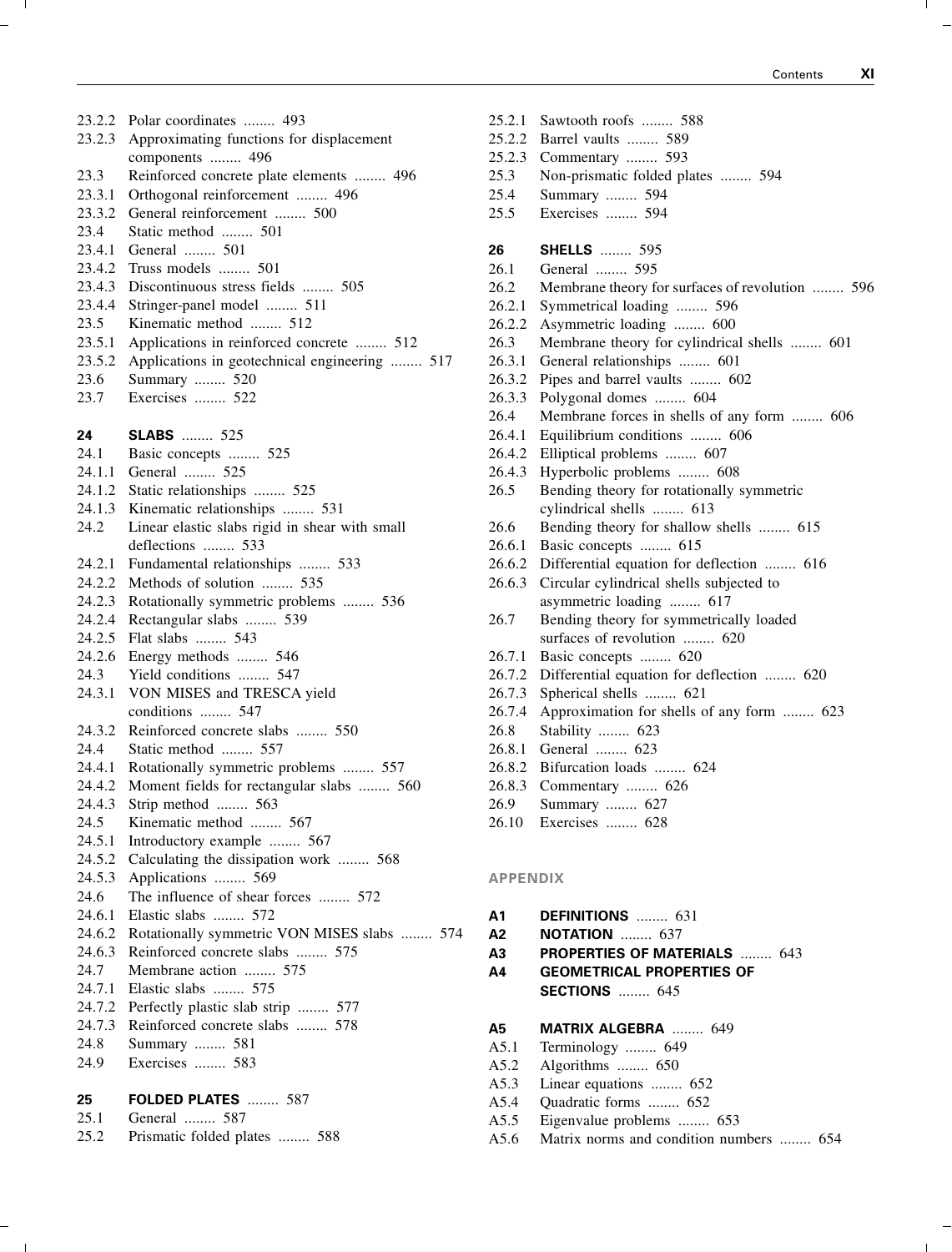#### A6 TENSOR CALCULUS ........ 655

- A6.1 Introduction ........ 655
- A6.2 Terminology ........ 655
- A6.3 Vectors and tensors ........ 656
- A6.4 Principal axes of symmetric second-order tensors ........ 658
- A6.5 Tensor fields and integral theorems ........ 658

#### A7 CALCULUS OF VARIATIONS ........ 661

- A7.1 Extreme values of continuous functions ........ 661
- A7.2 Terminology ........ 661
- A7.3 The simplest problem of calculus of variations ........ 662
- A7.4 Second variation ........ 663
- A7.5 Several functions required ........ 664
- A7.6 Higher-order derivatives ........ 664
- A7.7 Several independent variables ........ 665
- A7.8 Variational problems with side conditions ........ 665
- A7.9 The RITZ method ........ 666
- A7.10 Natural boundary conditions ........ 667

REFERENCES ........ 669

NAME INDEX ........ 671

**SUBJECT INDEX ........ 673**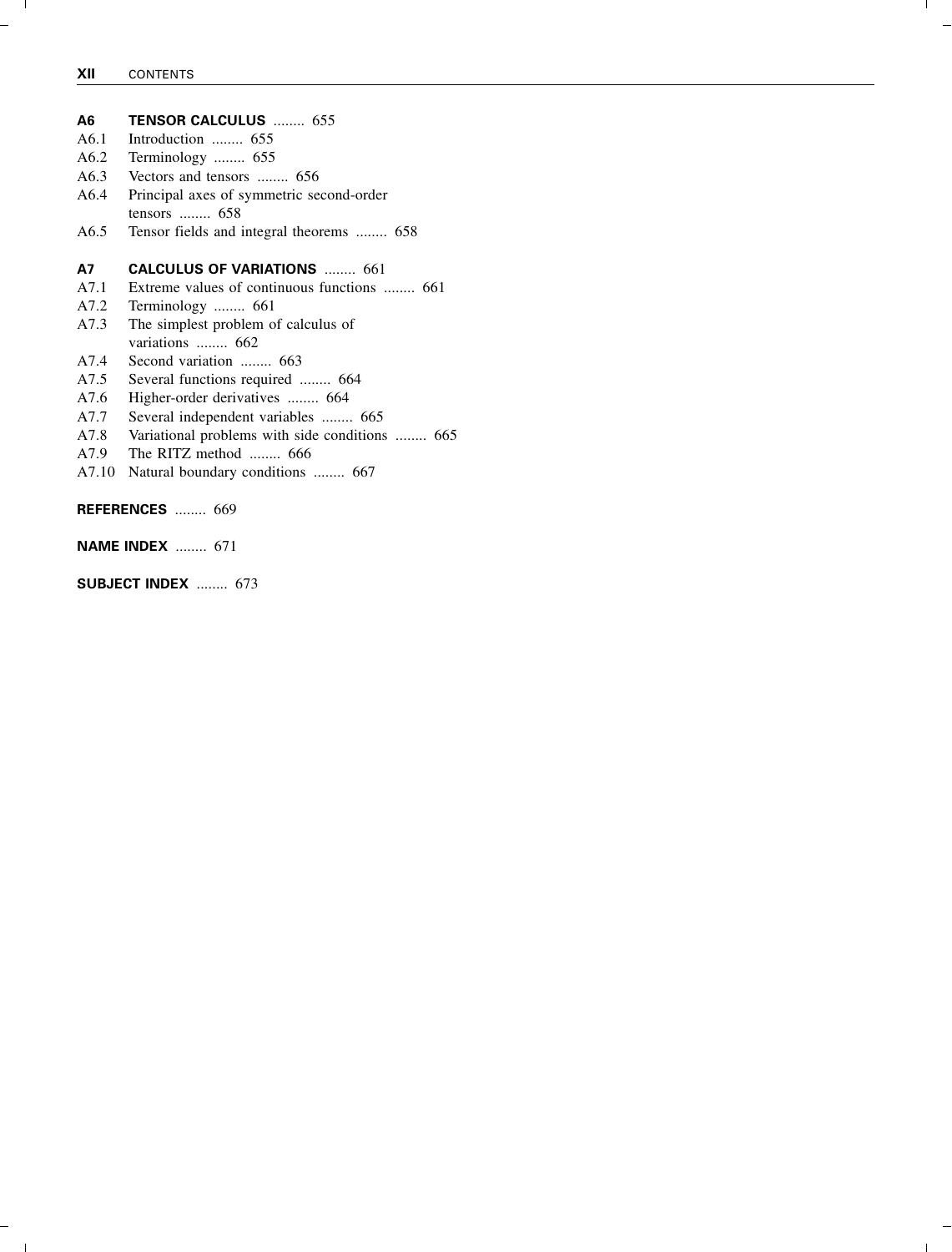#### EXAMPLECOLLECTION

**Example 3.1** Service criteria agreement for industrial building XY in Z ........ 15 **Example 3.2** Basis of design for industrial building XY in Z ........ 19 **Example 5.1** Cantilever retaining wall ........ 45 **Example 5.2** Support envelope ........ 47 **Example 5.3** Steel plate ........ 56 Example 5.4 Stress tensor ........ 59 **Example 5.5** Hoop stress formula ........ 63 **Example 5.6** Thrust line ........ 63 **Example 5.7** Three-hinged arch ........ 65 **Example 5.8** Beam as circular arc ........ 67 **Example 6.1** Measuring grid ........ 73 **Example 7.1** Time-independent restraint ........ 93 Example 7.2 Time-dependent restraint ........ 93 Example 7.3 Prestressing ........ 93 Example 7.4 Loss of prestress ........ 93 **Example 7.5** Fatigue of reinforcing steel ........ 97 **Example 8.1** Determining internal force variables ........ 116 **Example 8.2** Determining external deformation variables ........ 116 **Example 8.3** Geometric and material non-linearity ........ 117 **Example 8.4** Tie ........ 119 **Example 8.5** Beam with one degree of static indeterminacy ........ 121 **Example 8.6** Geometric non-linearity ........ 122 **Example 8.7** Cantilever beam ........ 122 Example 8.8 Cantilever beam ........ 124 **Example 8.9** Calibration ring ........ 124 Example 8.10 Simply supported beam ........ 126 **Example 8.11** Simply supported beam ........ 128 **Example 8.12** Tie ........ 129 Example 8.13 Cantilever beam ........ 130 **Example 8.14** Ideal cantilever column ........ 130 Example 8.15 Cantilever beam column ........ 131 **Example 8.16** Simply supported beam column ........ 133 **Example 10.1** Plane truss ........ 152 **Example 10.2** Plane frame ........ 153 **Example 10.3** Plane truss ........ 154 **Example 10.4** Plane frame ........ 154 **Example 10.5** Three-hinged arch ........ 156 **Example 10.6** Plane frame ........ 157 Example 11.1 Hinged girder ........ 162 **Example 11.2** Three-hinged frame with tie ........ 164 **Example 11.3** Plane truss ........ 169 **Example 11.4** Plane truss ........ 171 **Example 11.5** Plane truss ........ 172 **Example 11.6** Plane truss ........ 172 Example 12.1 Hinged girder ........ 180 **Example 12.2** Three-hinged arch ........ 180 **Example 12.3** Plane truss ........ 182 **Example 13.1** Unequal leg angle ........ 188 Example 13.2 Rectangular cross-section – kern ........ 190 Example 13.3 Reinforced concrete slab – bending ........ 191 Example 13.4 Reinforced concrete slab – shrinkage ........ 192 Example 13.5 Rectangular cross-section – shear stress distribution ........ 195 Example 13.6 Wide-flange beam ........ 197 Example 13.7 Unequal leg angle ........ 198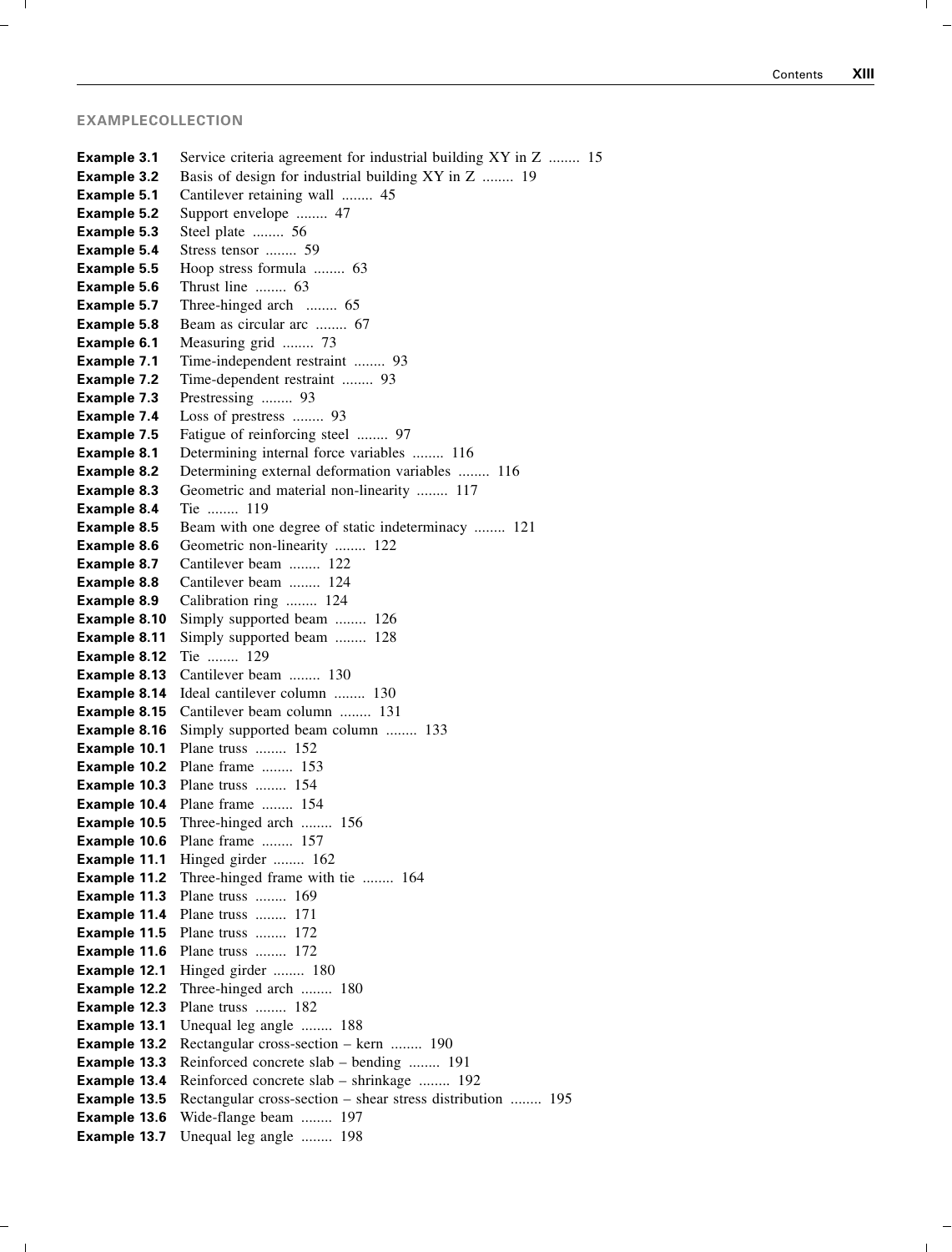Example 13.8 Elliptical bar ........ 202 Example 13.9 Narrow rectangular cross-section ........ 203 Example 13.10 Reinforced concrete box girder ........ 205 Example 13.11 Twin-cell box girder ........ 206 **Example 13.12** Twisted  $\overline{L}$  beam – concentrated load ........ 208 **Example 13.13** Twisted **I** beam – distributed load ........ 209 Example 13.14 Reinforced concrete beam ........ 213 Example 14.1 SIMPSON's rule ........ 225 **Example 14.2** Beam with one degree of static indeterminacy ........ 226 Example 14.3 Hinged girder ........ 227 Example 14.4 Cantilever beam ........ 228 Example 14.5 Cranked cantilever beam ........ 228 **Example 14.6** Plane truss ........ 229 Example 14.7 Rectangular cross-section – area shear factor ........ 229 **Example 14.8** Thin-wall hollow cross-section ........ 230 **Example 15.1** Simply supported beam ........ 236 Example 15.2 Beam fixed at both ends ........ 236 **Example 15.3** Beam with one degree of static indeterminacy ........ 237 **Example 15.4** Beam with spring restraint ........ 239 Example 15.5 Cantilever beam ........ 239 **Example 15.6** Beam with one degree of static indeterminacy ........ 240 Example 15.7 Hinged girder ........ 240 **Example 16.1** Plane frame ........ 257 Example 16.2 Bar fixed at both ends ........ 258 **Example 16.3** Beam with one degree of static indeterminacy ........ 259 Example 16.4 Continuous beam ........ 260 **Example 16.5** Beam fixed at both ends ........ 262 **Example 16.6** Continuous beam of infinite length ........ 263 Example 16.7 Continuous beam – support settlement ........ 267 Example 16.8 Arch fixed at both ends ........ 268 **Example 16.9** Beam on skew supports ........ 269 Example 16.10 Beam as circular arc ........ 270 Example 16.11 Considering subsystems ........ 271 Example 17.1 Cantilever beam rigid in shear ........ 280 Example 17.2 Cantilever beam rigid in shear ........ 283 **Example 17.3** Plane frame ........ 287 Example 17.4 Non-sway frame ........ 294 Example 17.5 Grandstand frame ........ 295 Example 17.6 Multi-storey sway frame ........ 296 Example 17.7 Multi-storey non-sway frame ........ 297 Example 17.8 Non-sway frame – settlement of supports ........ 299 **Example 17.9** Non-sway frame – uniform rise in temperature ........ 299 Example 17.10 Non-sway frame – temperature difference ........ 301 **Example 17.11** Sway frame – uniform rise in temperature ........ 301 **Example 17.12** Three-span frame ........ 304 Example 17.13 Continuous beam ........ 306 Example 18.1 Bar restrained at both ends ........ 313 Example 18.2 Bar with spring restraint at one end ........ 313 Example 18.3 Reinforced concrete column – change in temperature ........ 314 Example 18.4 Reinforced concrete column – shrinkage ........ 314 Example 18.5 Pulling out a reinforcing bar ........ 317 Example 18.6 Multi-storey frame ........ 322 Example 18.7 Externally statically indeterminate VIERENDEEL girder ........ 323 **Example 18.8** Plastic panel with bonded sheet steel outer faces ........ 325 **Example 18.9** Simply supported beam – sinusoidal line load ........ 327 Example 18.10 Bar fixed at both ends – linear temperature gradient ........ 328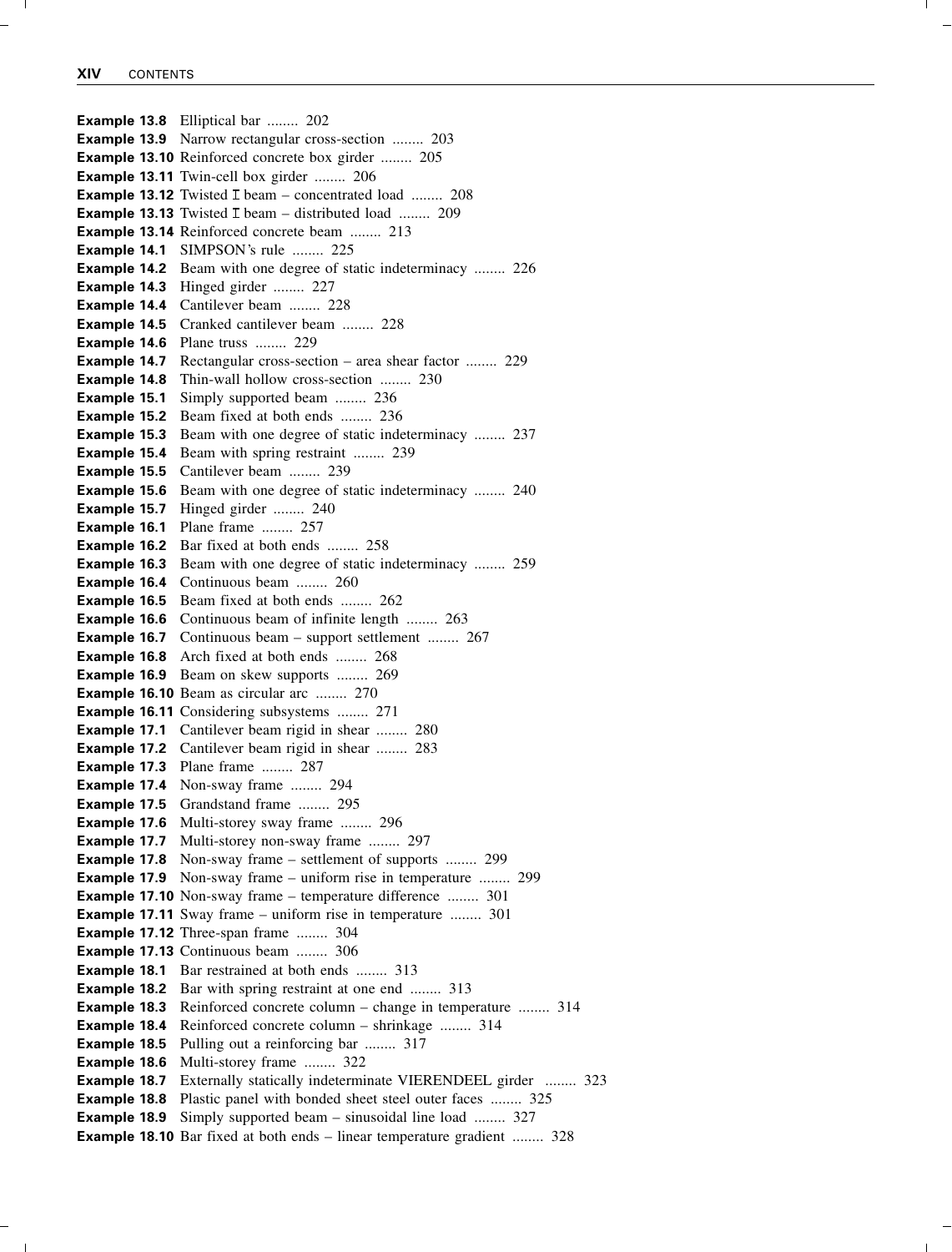Example 18.11 High-rise building ........ 335 **Example 18.12** High-rise building with outrigger ........ 337 **Example 18.13** Shear wall ........ 340 Example 18.14 Shear wall – influence of wall extensions ........ 341 Example 18.15 Two-hinged arch – uniformly distributed load ........ 347 Example 18.16 Two-hinged arch – sinusoidal load ........ 348 **Example 18.17** Two-hinged arch – constant load segment by segment ........ 349 **Example 18.18** Displacement of the abutments to a concrete arch ........ 350 Example 18.19 Stiffened pipe subjected to internal pressure ........ 354 Example 18.20 Single strand – uniformly distributed load ........ 359 Example 18.21 Single strand – thermal action ........ 359 Example 18.22 Single strand – prestress ........ 359 Example 18.23 Single strand – constant loads on both halves of the span ........ 360 Example 18.24 Cable with wheel load ........ 362 Example 18.25 Stresses in stay cable ........ 363 Example 18.26 Suspended roof – uniformly distributed load ........ 364 Example 18.27 Suspended roof – asymmetric imposed load ........ 365 Example 18.28 Stress ribbon – asymmetric imposed load ........ 365 Example 18.29 Suspended roof – central point load ........ 367 Example 18.30 Stress ribbon – thermal action ........ 367 **Example 19.1** Plane frame ........ 374 Example 19.2 Orthogonalised restraint states ........ 379 **Example 19.3** Beam with one degree of static indeterminacy ........ 384 **Example 21.1** Unequal leg angle ........ 427 **Example 21.2** Two-span beam – repeated variable actions ........ 436 **Example 21.3** Plane frame ........ 442 **Example 21.4** Plane frame – static program ........ 443 Example 21.5 Plane frame – kinematic program ........ 444 Example 21.6 Plane frame – minimum weight ........ 445 **Example 22.1** Beam column ........ 451 Example 22.2 Cantilever column ........ 455 Example 22.3 Ideal column ........ 455 **Example 22.4** Beam column ........ 456 Example 22.5 Ideal column ........ 456 **Example 22.6** Ideal column with one degree of static indeterminacy ........ 457 **Example 22.7** Column with abrupt change in stiffness ........ 458 **Example 22.8** Load applied to top of cantilever column ........ 458 Example 22.9 Statically determinate frame ........ 459 **Example 22.10** Elastically supported inclined leg frame ........ 463 Example 22.11 Two-hinged frame ........ 467 **Example 22.12** Non-sway frame ........ 468 **Example 22.13** Sway frame ........ 468 Example 22.14 Elastically restrained vertical cantilever ........ 468 Example 22.14 Vertical cantilever ........ 477 **Example 22.15** Lateral buckling of an **I** section ........ 486 **Example 22.16** Lateral buckling – shifting the point of load application ........ 486 Example 23.1 Cantilever beam ........ 492 **Example 23.2** Cylindrical pipe ........ 495 **Example 23.3** Beam in the form of a circular arc ........ 495 Example 23.4 Uniaxial tension ........ 498 Example 23.5 Vertical embankment ........ 505 Example 23.6 Strip foundation on TRESCA half-space ........ 506 Example 23.7 Curtailed reinforcement in tension chord ........ 514 Example 23.8 Web crushing failure ........ 516 **Example 23.9** Dissipation at hyperbolic slip line ........ 517 Example 23.10 Strip foundation on TRESCA half-space ........ 519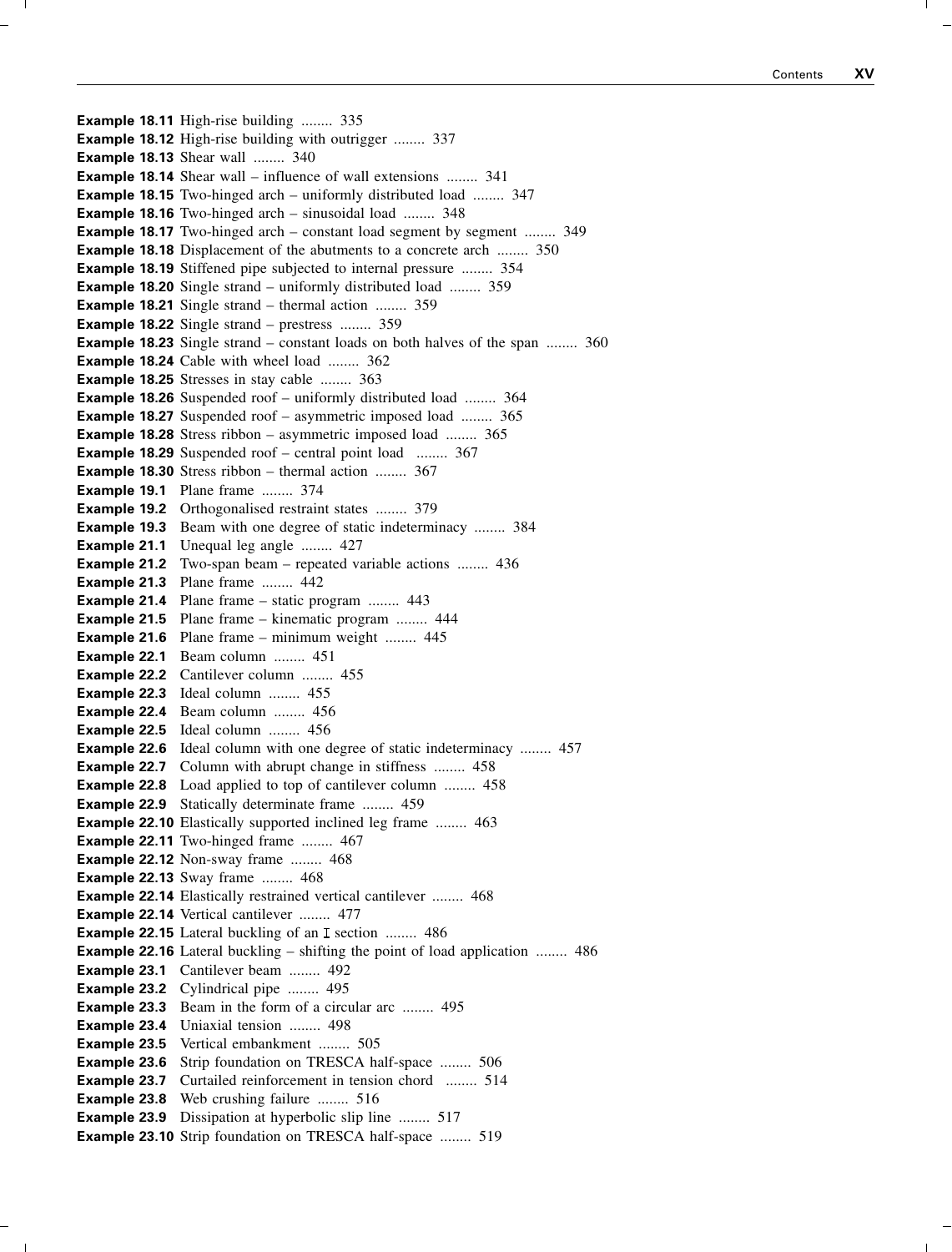**Example 24.1** Square slab supported at the corners ........ 528 **Example 24.2** Square slab supported in the centre ........ 529 Example 24.3 Rectangular slab supported at the corners ........ 529 **Example 24.4** Simply supported square slab ........ 547 Example 24.5 Fixed square slab ........ 547 Example 24.6 Simply supported circular slab ........ 549 **Example 24.7** Fixed circular slab ........ 550 **Example 24.8** Reinforced concrete slab – dimensioning for bending ........ 553 **Example 24.9** Slab element subjected to pure twist ........ 554 Example 24.10 Fixed circular slab ........ 558 **Example 24.11** Annular slab fixed at its inner edge and loaded on its outer edge by  $m_u$  ......... 558 Example 24.12 Simply supported rectangular slab ........ 561 **Example 24.13** Square slab simply supported along two adjacent edges ........ 561 Example 24.14 Simply supported regular polygonal slabs ........ 561 **Example 24.15** Cantilever slab with point load on edge ........ 563 Example 24.16 Fixed rectangular slab ........ 569 Example 24.17 Square slab simply supported along two adjacent edges ........ 569 Example 24.18 Fixed square slab ........ 570 Example 24.19 Slab strip subjected to a central point load ........ 570 Example 24.20 Cantilever slab with point load on edge ........ 570 **Example 24.21 Flat slab ........ 571** Example 24.22 Semi-infinite rectangular slab subjected to edge loads ........ 573 Example 24.23 Buckling of simply supported rectangular slabs ........ 575 Example 24.24 Rectangular slab with initial deformation ........ 576 Example 24.25 Square membrane ........ 577 **Example 25.1** Barrel vault – membrane theory ........ 590 **Example 25.2** Barrel vault – bending theory ........ 591 Example 26.1 Spherical shells ........ 597 Example 26.2 Spherical tanks ........ 598 Example 26.3 Conical shell ........ 598 Example 26.4 Spherical shell – dead load ........ 599 **Example 26.5** Spherical shell – wind pressure ........ 600 Example 26.6 Conical shell – wind pressure ........ 601 Example 26.7 Dome with circular cylindrical sectors – self-weight ........ 605 Example 26.8 Pipe subjected to end loads ........ 613 Example 26.9 Cylindrical tank ........ 614 Example 26.10 Pipe subjected to thermal action ........ 614 Example 26.11 Chimney subjected to wind pressure ........ 618 Example 26.12 Fixed spherical shell subjected to internal pressure ........ 622 Example 26.13 Pressure vessel ........ 622 Example A7.1 Cantilever beam rigid in shear ........ 666 Example A7.2 Cantilever beam – uniformly distributed load plus load at free end ........ 667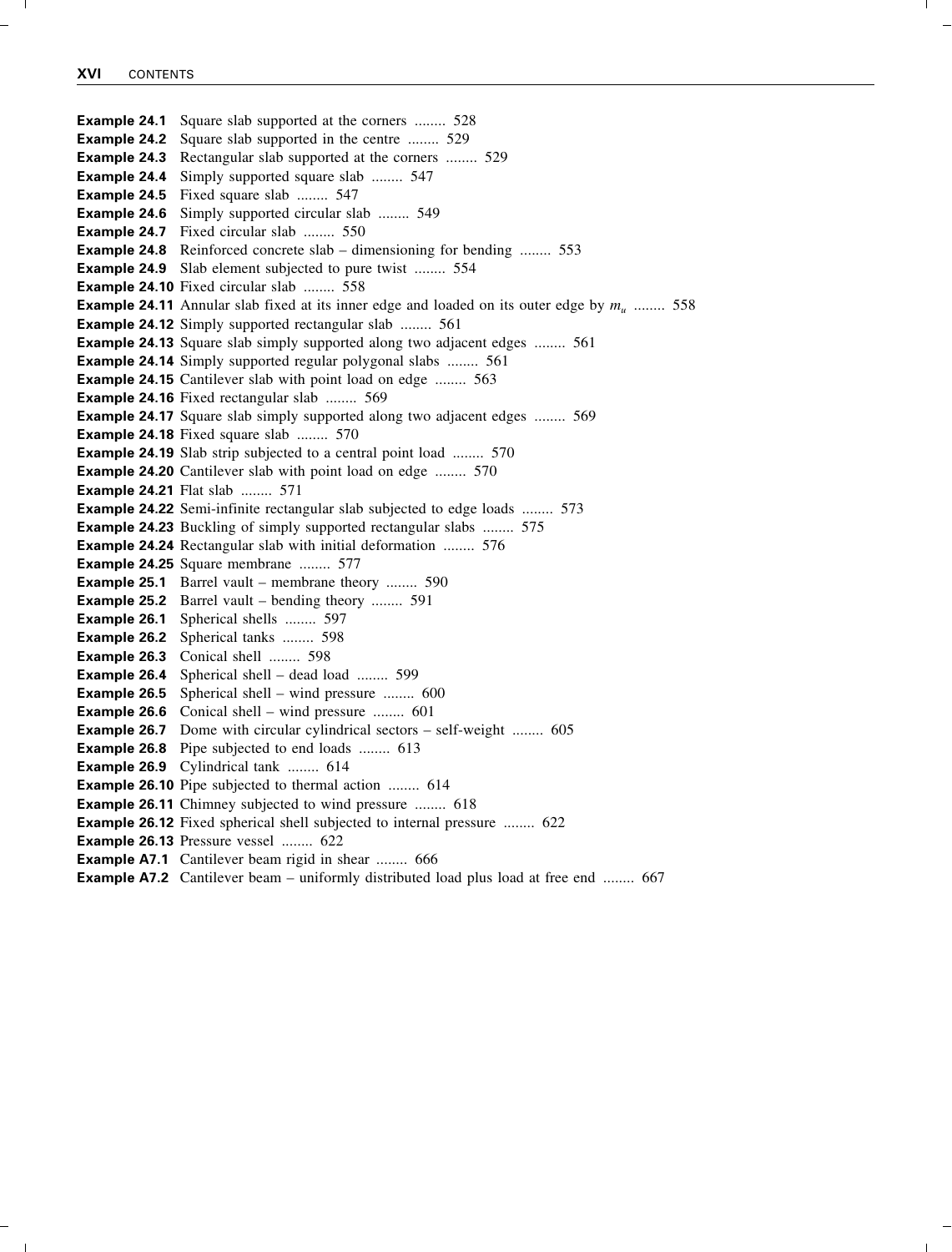# 5 STATIC RELATIONSHIPS

#### 5.1 Force systems and equilibrium

#### 5.1.1 Terminology

Forces are perceived through their effects. They correspond to physical interactions that cause or modify states of deformation or motion in material systems. The effect of a force depends on its point of application, its magnitude and its direction. Therefore, according to Fig. 5.1(a), a force can be represented as a point-based vector  $\vec{F}$  with point of application A, magnitude  $F$  and line of action f.

The line of action f and an arbitrary reference point O define one plane. If we imagine a body connected to this one plane, then it is clear that  $\bf{F}$  would cause a rotation of the body about the axis n perpendicular to the plane and passing through O. The tendency to rotate is proportional to the magnitude  $F$  and the distance  $a$  of force  $\bf{F}$  from O. The position vector  $\mathbf r$  of the point of application A of  $\mathbf F$  expresses the tendency to rotate with the moment

$$
M = r \times F \tag{5.1}
$$

correctly in terms of magnitude and direction;  $|M| = Fa$  applies and the vectors M, r and  $\vec{F}$  constitute a right-hand screw, see Fig. 5.1(b). As can be seen, the moment  $\vec{M}$ remains unaltered if force  $\boldsymbol{F}$  is translated along its line of action f.

Every force  $\bf{F}$  has a corresponding *reaction*  $-\bf{F}$  with the same line of action. According to this so-called reaction principle, a force without its reaction cannot exist.

Remote forces (e. g. gravity) exhibit points of application different to those of their reactions; the interaction between two bodies with mass generally takes place without contact. But in the case of *contact forces* (e.g. support forces), the points of application of forces and reactions are geometrically identical (although not materially identical); the interaction between support and supported body comes about through contact – if the contact is eliminated, so the contact force disappears as well.

The inertial forces that must be considered in dynamics (see section 8.3.4) do not have any reactions. They do not correspond to any physical interactions, instead are mathematical auxiliary variables.

Contact forces are generally in the form of surface forces (surface loads) distributed over a finite area. The contact force related to the unit of surface area, the force per unit area

$$
t = \frac{\mathrm{d}F}{\mathrm{d}A} \tag{5.2}
$$

is also known as a stress vector, see Fig. 5.2(a) and section 5.2.1.

Similarly, remote forces distributed over a finite three-dimensional space are called body forces (body loads) with a force per unit volume of

$$
q = \frac{dF}{dV} \tag{5.3}
$$

see Fig. 5.2(b).





Fig. 5.1 Force and moment: (a) reference point O, point of application A, line of action f, axis of rotation n, (b) right-hand screw rule

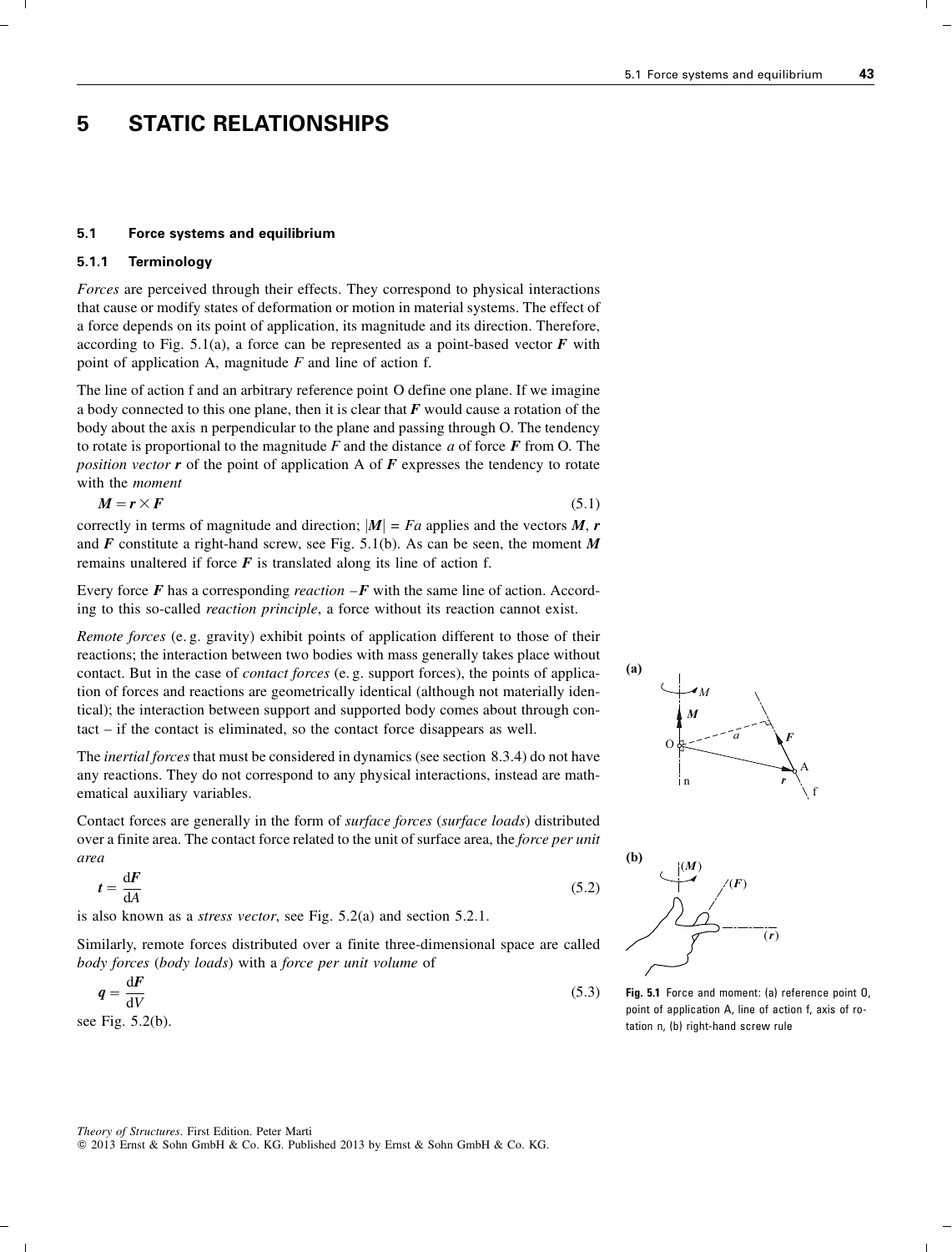

Fig. 5.2 Distributed forces: (a) force per unit area, (b) force per unit volume, (c) force per unit length

If, ultimately, a body such as a beam or cable is idealised as one-dimensional and if distributed forces act on this in the form of *line forces (line loads)*, we get a *force per* unit length

$$
q = \frac{\mathrm{d}F}{\mathrm{d}s} \tag{5.4}
$$

see Fig.  $5.2(c)$ .

In the SI or MKS systems, the unit used for specifying the magnitude of a force is the *newton*  $[1N = 1 mkgs^{-2}]$  or  $[kN]$  or  $[MN]$ . Correspondingly, the unit used for moments is [Nm] or [kNm] or [MNm]. To distinguish between forces and moments, we indicate the latter with double arrows, see Fig. 5.1(a). The units for forces per unit length, area and volume are therefore  $[Nm^{-1}]$ ,  $[Nm^{-2} = Pa]$  and  $[Nm^{-3}]$ .

#### 5.1.2 Force systems

We shall now consider *force systems* (groups of forces) whose material points of application lie within the arbitrary limits of a body or system. A body isolated from a body or system (or part thereof) by means of an imaginary cut is known as a *free* body (FB). By introducing all the forces that act on the free body, we obtain a free-body diagram (FBD).

The *resultant force* of a force system is obtained by adding together the vectors acting on the free body:

$$
R = \sum_{\text{FB}} F \tag{5.5}
$$

Likewise, the *resultant couple* of a force system with respect to an arbitrary reference point O is

$$
M_{\rm O} = \sum_{\rm FB} r \times F \tag{5.6}
$$

see Fig. 5.3 and (5.1).

If instead of O we select a different reference point O', then according to Fig. 5.3, with  $r' = r - r''$  and considering (5.5) and (5.6), it follows that

$$
M_{\rm O'} = \sum_{\rm FB} r' \times F = \sum_{\rm FB} r \times F - r'' \times \sum_{\rm FB} F = M_{\rm O} - r'' \times R \tag{5.7}
$$

The pair of vectors  $\{R, M_0\}$  or  $\{R, M_{0'}\}$  is called the *force-couple system* of the force system at O or O'.

Two force systems are *equivalent* when their force-couple systems are identical with respect to an arbitrary reference point. According to (5.7), the equivalence of two force systems need only be verified for one reference point; the identity of the resultant couple is then given for all points.



Fig. 5.3 Free body diagram with reference points 0 and 0'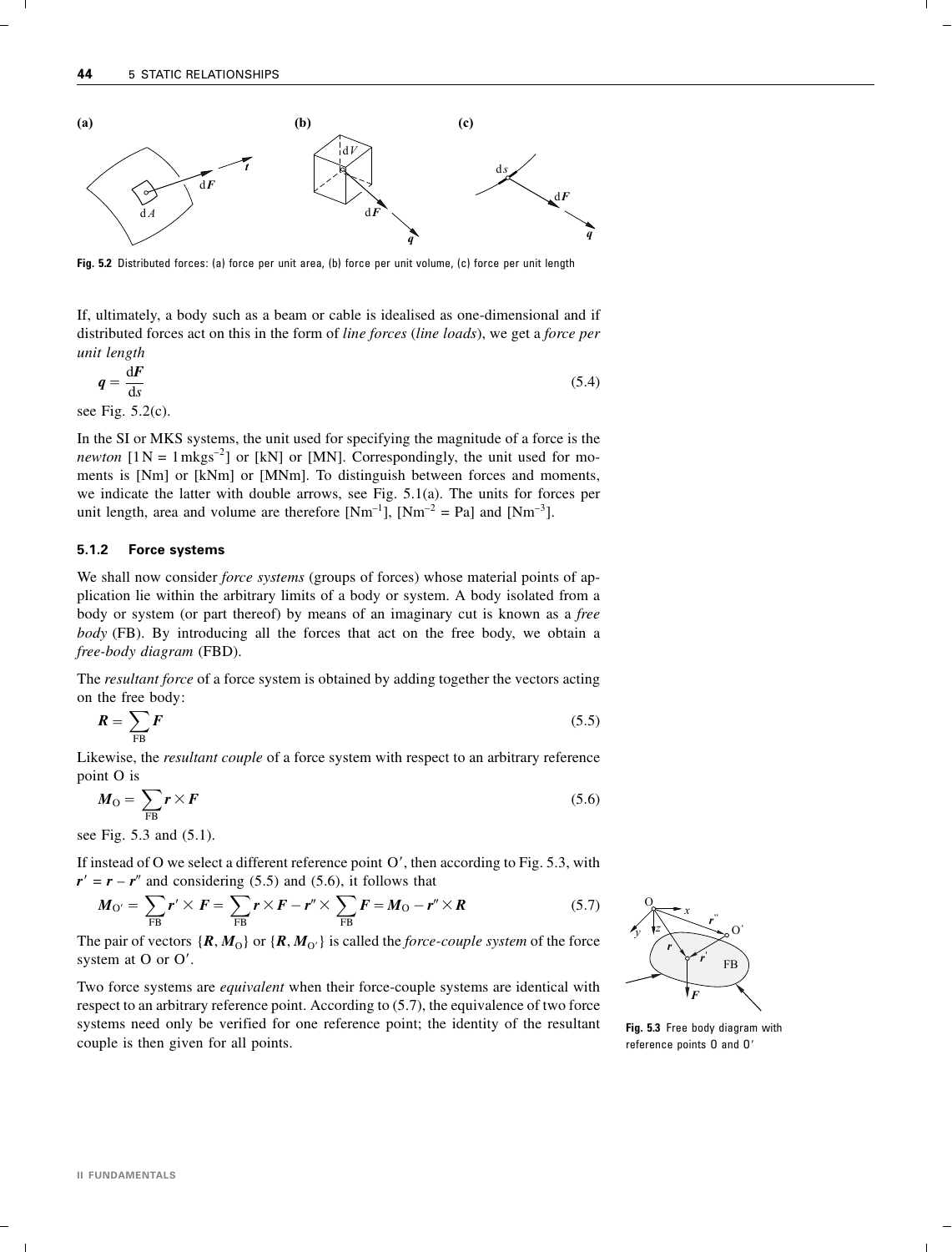#### 5.1.3 Equilibrium

ance equation perpendicular to that plane.

A force system is in equilibrium when its force-couple system sums to zero:

 $R = 0$ ,  $M_0 = 0$  (5.8) The *equilibrium conditions* (5.8) result in six scalar equations in the case of force systems in three dimensions, i. e. three force-balance equations and three moment-balance equations. In the case of coplanar force systems, this number is reduced to three,

i. e. two force-balance equations in the plane of the force system and one moment-bal-

If (5.8) applies, then according to (5.7),  $M_{\text{O}} = 0$ . Consequently, the force-balance equations can be replaced by moment-balance equations about a second reference point. Generally, in the three-dimensional case, moment-balance equations can be formulated about six non-collinear axes and in the coplanar case about three points not lying in a straight line. In practice, this is often easier than setting up the force-balance equations. Depending on the particular problem, in the coplanar case only one, and in the three-dimensional case only one or two, force-balance equations are replaced by moment-balance equations, as is explained further in chapter 10.

Applying (5.8) to differential structural elements results in differential equations for the equilibrium, as dealt with in section 5.3.

When defining free bodies and applying the equilibrium conditions to those bodies, we generally use the so-called free-body principle: if we remove arbitrary parts from a compatibly deformed body or system in equilibrium by way of imaginary cuts, each one of those parts is in equilibrium and compatibly deformed.

Forces acting on arbitrary free bodies are known as internal or external forces depending on whether the material point of application of the reaction to a force lies inside or outside the free body.

According to the reaction principle, the internal forces form an *equilibrium system* (i. e. a force system in equilibrium), and so the external forces must themselves be in equilibrium if the free body is in equilibrium in its entirety. This assertion is known as the fundamental theorem of statics.

If the equilibrium conditions – at best following a suitable breakdown of the system – are sufficient for determining the unknowns in a problem, we speak of a statically determinate system, otherwise a statically indeterminate system.

#### 5.1.4 Overall stability

Structures must be stable, i. e. they must not fail in their entirety (e. g. due to buoyancy, sliding or overturning). Their rigid body equilibrium, or rather their overall stability, must be assured (see section 4.4, limit state type 1).

#### Example 5.1 Cantilever retaining wall

The cantilever retaining wall shown in Fig. 5.4(a) is to be investigated for overturning about its toe O. To do this, we consider the cantilever retaining wall as a free body isolated from its surroundings according to Fig. 5.4(b) and add all the forces acting on it in order to create a free body diagram. Those forces are the dead loads of the base  $(G_1)$  (related to the unit length perpendicular to the yz plane) and the vertical stem  $(G_2)$ , the surcharges due to the earth above the cantilevering parts of the base ( $G_3$  and  $G_4$ ), the active and passive earth pressures ( $E_a$  and  $E_p$ ) plus a contact force A acting on the underside of the base. For simplicity, hydrostatic pressures are neglected. Further, the calculation with the earth surcharges  $G_3$  and  $G_4$  represents a considerable idealisation. Actually, in the event of an overturning failure, a wedge-shaped mass of soil would form in the ground behind the wall. And this would be linked with the mobilisation of further forces that are neglected here; a similar consideration applies to the soil in front of the wall.

The contact force A can easily be determined with (5.8) according to magnitude, direction and point of application, e. g. by setting up the two force-balance equations in the y and  $\zeta$  directions and the moment-balance equation about O. Alternatively, A can also be determined graphically. Fig. 5.4(c) shows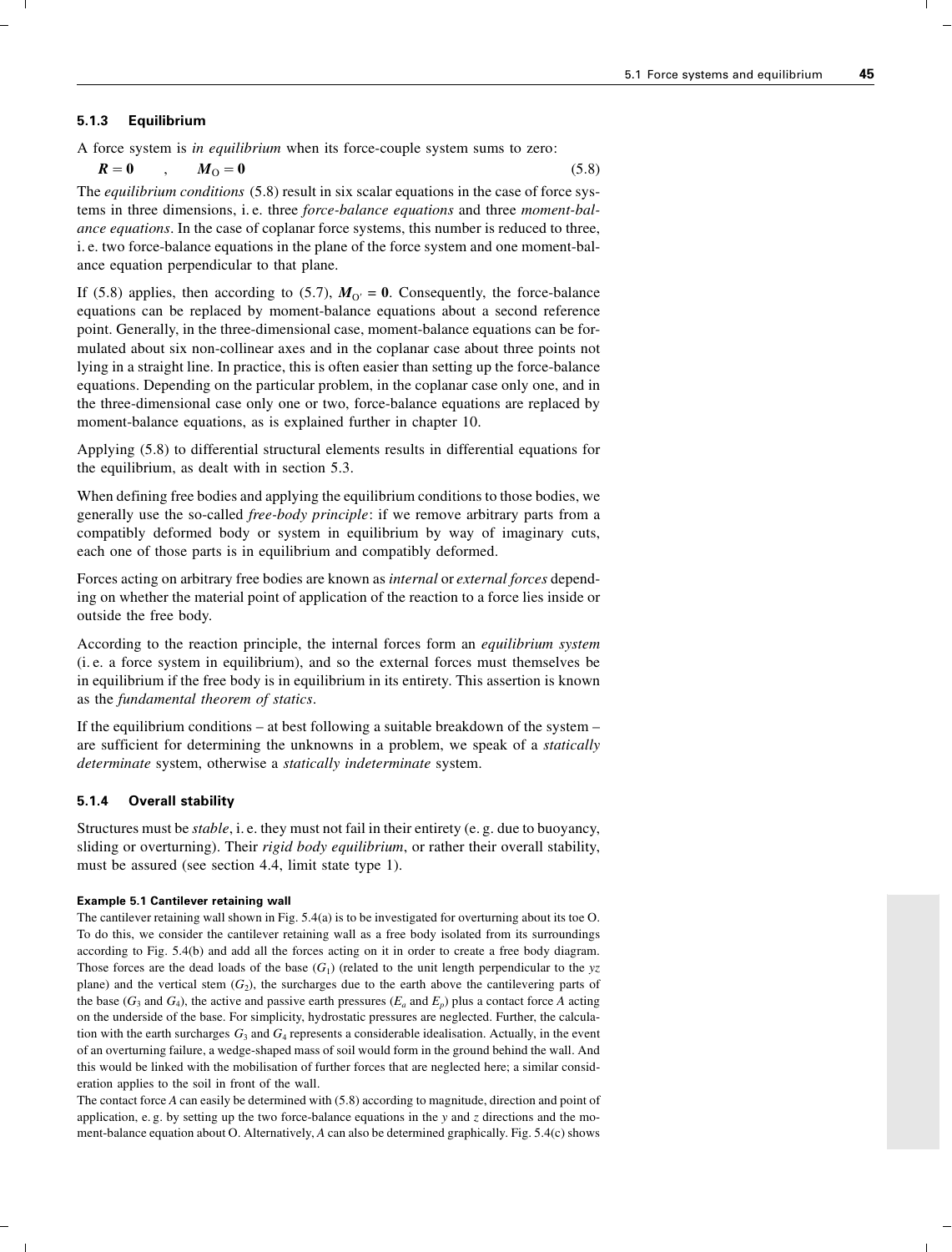

Fig. 5.4 Overall stability of a cantilever retaining wall: (a) overview, (b) free body diagram, (c) force polygon, (d) funicular polygon, (e) possible distribution of ground pressure

the associated addition of the force vectors in the so-called *force polygon*; for equilibrium, the force polygon must be closed, which determines the magnitude and direction of A. The point of application of A follows from the funicular polygon according to Fig. 5.4(d). This is done by successively forming the interim resultants (shown as dotted lines in the force polygon) of forces  $E_a$  and  $G_4$  etc., drawing their lines of action starting from point A, the intersection of  $E_a$  and  $G_4$ , and extending this to intersect with the next force  $G_1$  at B etc. This approach enables us to establish point E, the intersection of the lines of action CE and DE for  $(E_a, G_4, G_1, G_2)$  or  $(E_n, G_3)$ , and hence determine the line of action of A.

For overall stability, A must act on the base, i.e.  $0 \le a \le b$ , see Fig. 5.4(d). For the limit case  $a = 0$ (or  $a = b$ ), the bearing pressure would be infinitely large, which is of course impossible because the strength of the subsoil is finite. Fig. 5.4(d) shows one practical possibility and Fig. 5.4(e) shows a statically equivalent linear bearing pressure distribution with a maximum value of  $2A_z/(3a)$  at O. As can be seen,  $3a < b$ , i.e. in the range  $-3a > y \ge -b$  the foundation experiences partial uplift with the contact force tending towards zero.

It is not possible to reach any conclusion about the distribution of the horizontal component  $A<sub>v</sub>$  of A at the underside of the base solely on the basis of static considerations. For simplicity, a distribution proportional to  $A<sub>z</sub>$  is assumed, which in this particular case means a triangular distribution.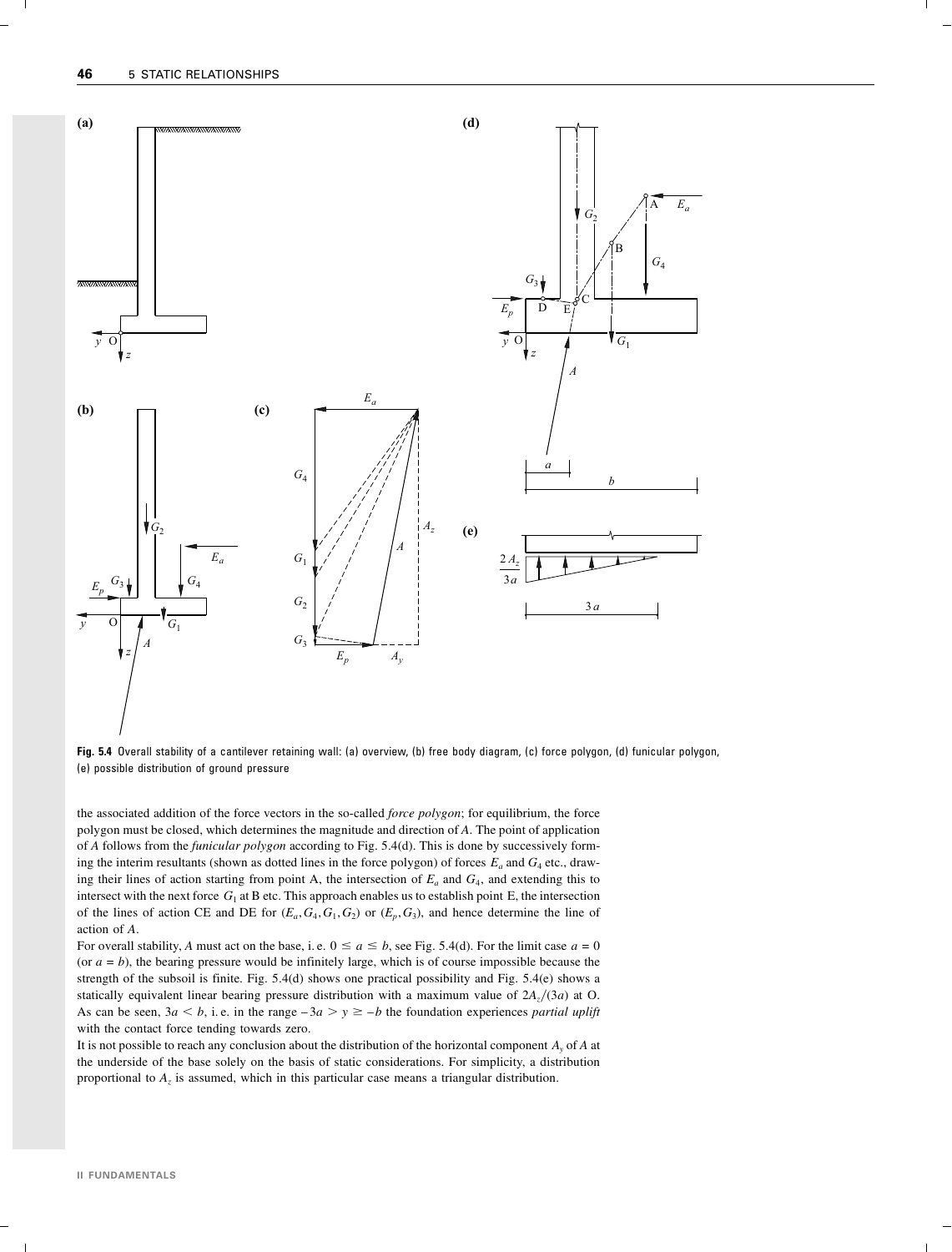

Fig. 5.5 Upturned right-angled element on horizontal surface: (a) elevation, (b) plan, (c) force polygon, (d) funicular polygon

#### Example 5.2 Support envelope

The upturned right-angled element supported on a horizontal surface shown in Fig. 5.5(a) and (b) is loaded at A' by a horizontal force  $Q$ . In Fig. 5.5(b) we must distinguish between the area of contact ABCDEF and the support envelope ABCEF. The latter is the smallest convex envelope enclosing the former.

The overall stability of the right-angled element can be checked with the help of a moment-balance equation about axis CE. The overturning moment  $Qh$  due to  $Q$  acting about CE may not exceed the resisting moment  $G_0 a_0 + (G_1 + G_2) a_1$  due to the dead load components  $G_0(AD_1DD_2)$ ,  $G_1(D_1BCD)$ and  $G_2(\text{DEFD}_2)$ , otherwise the element will overturn.

Fig. 5.5(c) and (d) show the alternative graphical examination with the help of the force and funicular polygons. For overall stability, the point of application J of the contact force A must lie within the support envelope.

The contact force  $A$  is assumed to be distributed equally over the end zones of the two legs of the element. In the limit case, the force is concentrated at points C and E, which means that the local bearing pressure is then infinitely large.

#### 5.1.5 Supports

Supports correspond to the locally inhibited displacement and rotation capabilities (degrees of freedom) of structures. They can be classified according to the inhibited (restrained) displacement and rotation capabilities or the passive degrees of freedom, i. e. according to whether the displacements u, v, w and the rotations  $\varphi_x$ ,  $\varphi_y$ ,  $\varphi_z$  in the  $x, y, z$  directions are possible or prevented, see Fig. 5.6. The number of passive (restrained) degrees of freedom (or the number of components in the support force-couple system) is known as the determinacy of the support.



Fig. 5.6 Displacements and rotations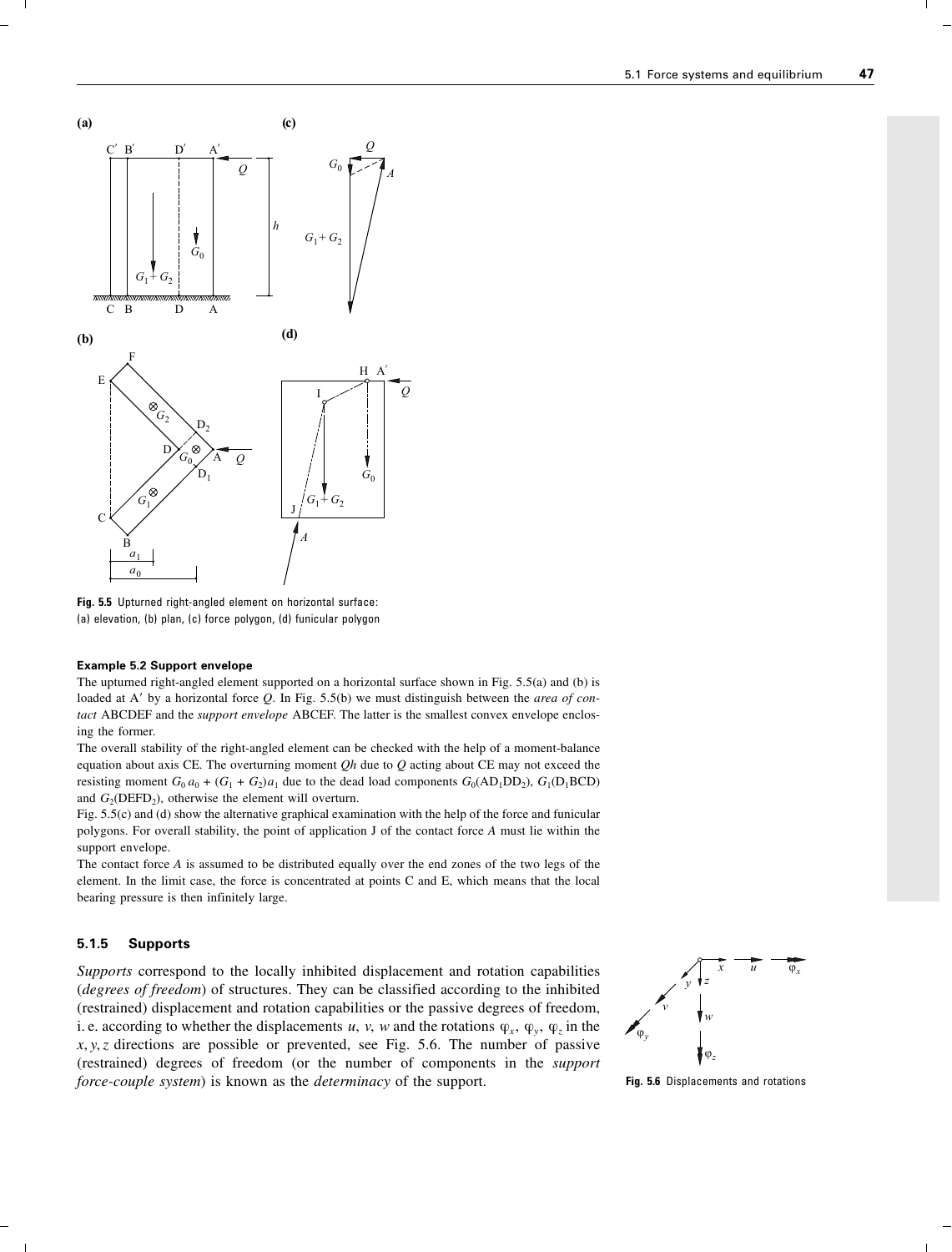

Fig. 5.7 Types of bearing: (a) concrete hinge, (b) steel linear rocker bearing, (c) steel roller bearing, (d) laminated elastomeric bearing, (e) elastomer pot sliding bearing

Fig. 5.7 shows a number of different types of support. If the concrete hinge shown in Fig.  $5.7(a)$  is in the form of a linear support (long in the y direction), it inhibits displacements u, v, w and rotations  $\varphi_x$ ,  $\varphi_z$ ; in the form of a discrete support (short in the y direction), both  $\varphi$ , and also  $\varphi$ , and  $\varphi$ , are practically not inhibited at all. It is notable that with respect to the forces, the support acts bilaterally in all three directions, i. e. positive and negative forces can occur in the body of the bearing sliced through at the horizontal joint, especially in the  $z$  direction, too, because of the reinforcement intersecting the horizontal joint. The steel linear rocker bearing shown in Fig. 5.7(b) acts bilaterally with respect to  $u$  and unilaterally with respect to  $w$  – the support would lift up in the z direction when the force tends towards zero; with respect to  $v$ , it works bilaterally up to a certain amount, either via friction or with lugs at the sides (after overcoming the play between lug and body of bearing); rotation  $\varphi_{v}$  is practically unrestrained, and rotations  $\varphi_x$ ,  $\varphi_z$  are inhibited. In the case of the steel roller bearing shown in Fig. 5.7(c), u and  $\varphi$  are not inhibited and the support acts unilaterally with respect to w; guide rails at the side inhibit displacement v and rotation  $\varphi$ , rotation  $\varphi_r$  is inhibited because of the long roller in the y direction. The laminated elastomeric bearing shown in Fig.  $5.7(d)$  functions unilaterally with respect to w and, depending on the particular type, enables displacements  $u, v$  as well as rotations  $\varphi_{v}$ ,  $\varphi_{r}$ . The same is true for the elastomer pot sliding bearing shown in Fig. 5.7(e).

A closer look at Fig. 5.7 shows that, depending on the particular design, the displacement and rotation capabilities of supports always lie within certain limits and are never enabled or prevented in absolute terms. Likewise, the components of the support force-couple system associated with the inhibited displacement and rotation capabilities are restricted to certain limit values. In practice, it is certainly necessary to consider these limits carefully every time.

In theory of structures, we assume the appropriate idealisations shown in Fig. 5.8 for the coplanar case. Fig. 5.8(a) shows a unilaterally or bilaterally functioning sliding support (hinged support capable of displacement) that only inhibits w and whose support force-couple system is limited to the force component in the  $z$  direction. In the case of the *hinged support* shown in Fig. 5.8(b),  $u$  is also inhibited and the corresponding force component in the  $x$  direction is added to the support force-couple system. Considering the *fixed support* shown in Fig. 5.8(c),  $\varphi$ <sub>v</sub> is finally inhibited as well; the support force-couple system also exhibits a moment about the y axis. Extending these considerations to the general three-dimensional case is easily possible with the help of Fig. 5.6.

Static equivalents to the types of support shown in Fig. 5.8 can be realised according to Fig. 5.9 with pin-jointed members. These are straight, weightless bars connected concentrically on both sides with frictionless hinges. With such assumptions, only forces can be transferred from the bars, whose lines of action coincide with the axes of the bars. So a statically equivalent substitute for a sliding support, as shown in Fig. 5.9(a), could be a pin-ended strut; the force component in the x direction caused by the inclination of the pin-ended strut as a result of a displacement  $u$  is negligible in comparison to the force component in the  $z$  direction, assuming infinitesimally small dis-



Fig. 5.8 Support idealisations: (a) sliding support, (b) hinged support, (c) fixed support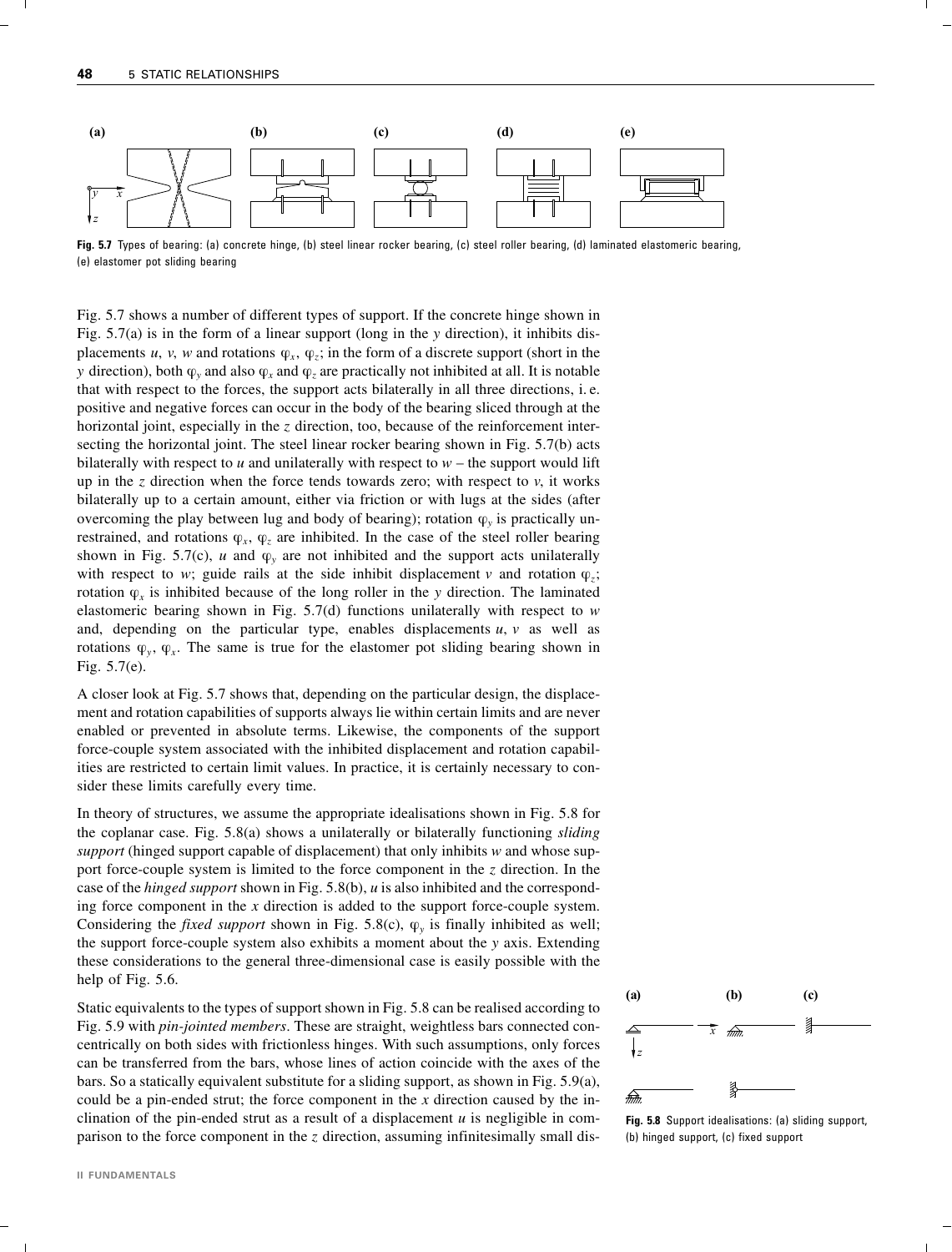

Fig. 5.9 Equivalent supports with pin-jointed members: (a) sliding support, (b) hinged support, (c) fixed support.

placements (first-order theory, see section 6.1). The support force component possible in the  $x$  direction with a hinged support requires a corresponding second pin-jointed member, as shown in Fig. 5.9(b). Ultimately, a third pin-jointed member is required to achieve fixity, as shown in Fig.  $5.9(c)$ ; here, the first two pin-jointed members exhibit different lines of action and the axis of the third may not pass through the intersection of the first two, otherwise the support would not provide fixity, instead function like a hinged support at this point.

For the general three-dimensional case, six pin-jointed members are necessary for a braced support. With the force-couple system  $\{R, M_0\}$ , the coordinates  $r_{ii}$  of one point on the axis of the pin-jointed member i and the direction cosine  $c_{ii}$  of the six pinjointed members and the forces in those members  $N_i$ , then according to (5.5) and (5.6) the following applies:

$$
\begin{bmatrix}\nc_{1x} & c_{2x} & \cdots & c_{6x} \\
c_{1y} & c_{2y} & \cdots & c_{6y} \\
c_{1z} & c_{2z} & \cdots & c_{6z} \\
r_{1y}c_{1z} - r_{1z}c_{1y} & r_{2y}c_{2z} - r_{2z}c_{2y} & \cdots & r_{6y}c_{6z} - r_{6z}c_{6y} \\
r_{1z}c_{1x} - r_{1x}c_{1z} & r_{2z}c_{2x} - r_{2x}c_{2z} & \cdots & r_{6z}c_{6x} - r_{6x}c_{6z} \\
r_{1x}c_{1y} - r_{1y}c_{1x} & r_{2x}c_{2y} - r_{2y}c_{2x} & \cdots & r_{6x}c_{6y} - r_{6y}c_{6x}\n\end{bmatrix}\n\begin{bmatrix}\nN_{1} \\
N_{2} \\
N_{3} \\
N_{4} \\
N_{5} \\
N_{6}\n\end{bmatrix}\n=\n\begin{bmatrix}\nR_{x} \\
R_{y} \\
R_{z} \\
M_{0x} \\
M_{0z} \\
M_{0z}\n\end{bmatrix}
$$
\n(5.9)

In order that  $(5.9)$  can have a solution N for any force-couple system, the matrix on the left must be invertible, i. e. its determinant may not be zero.

Let us select the origin of coordinates O for the coplanar case (three bars in the xz plane) with  $R_x$ ,  $R_z$ ,  $M_{Oy}$  to be the intersection of bars 1 and 2 ( $r_1 = r_2 = 0$ ) and consider the point of pin-jointed member axis 3 on the z axis ( $r_{3x} = 0$ ,  $r_{3z} \neq 0$ ). In this case, removing the second, fourth and sixth rows as well as the fourth, fifth and sixth columns from the matrix in (5.9) gives us the following matrix:

$$
\begin{bmatrix} c_{1x} & c_{2x} & c_{3x} \\ c_{1z} & c_{2z} & c_{3z} \\ 0 & 0 & r_{3z}c_{3x} \end{bmatrix}
$$
 (5.10)

and hence

$$
\det = r_{3z}c_{3x}(c_{1x}c_{2z} - c_{1z}c_{2x}) \neq 0 \tag{5.11}
$$

must apply. Without restricting the universal applicability, it is possible to place the x axis in the direction of bar axis 1, i.e.  $c_{1x} = 1$ ,  $c_{1z} = 0$ . Consequently,  $c_{3x} \neq 0$ ,  $c_{2z} \neq 0$  must be true, i. e. bar axis 3 may not pass through O and bars 1 and 2 may not be collinear. The above requirements are therefore confirmed.

It is often not possible to idealise supports as fully restrained, as has been assumed up to now; instead, it is necessary to consider their flexibility. To this end, in accordance with Fig. 5.10, we use appropriate *translational* and *rotational springs* and in the simplest case presume a linear relationship between the components of the support force-couple system and the corresponding displacements and rotations:

$$
A_x = -k_x u_A , A_z = -k_z w_A , M_A = -k_y \varphi_{yA}
$$
 (5.12)

where  $k_x$ ,  $k_z$  and  $k_y$  denote the *stiffnesses of the translational* and *rotational springs*.